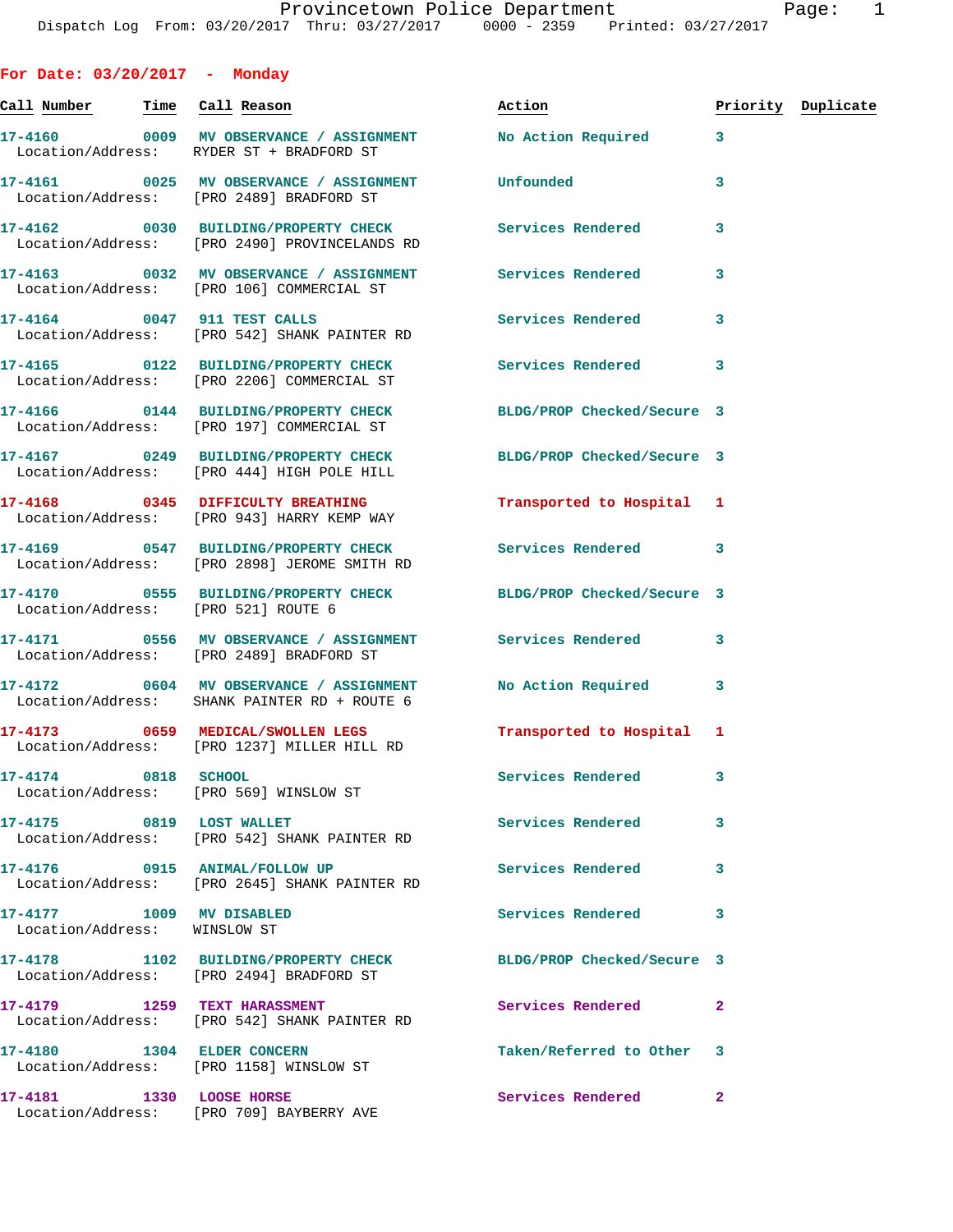|                                      | Provincetown Police Department Page: 2                                                                           |                            |   |    |  |
|--------------------------------------|------------------------------------------------------------------------------------------------------------------|----------------------------|---|----|--|
|                                      | Dispatch Log From: 03/20/2017 Thru: 03/27/2017 0000 - 2359 Printed: 03/27/2017                                   |                            |   |    |  |
|                                      | 17-4182 1415 DISTURBANCE Services Rendered 1<br>Location/Address: [PRO 1135] UPPER MILLER HILL RD                |                            |   |    |  |
|                                      | 17-4183 1626 PARK, WALK & TALK Services Rendered 2<br>Location/Address: [PRO 488] MAYFLOWER ST                   |                            |   |    |  |
|                                      | 17-4184 1735 TTY TEST CALL<br>Location/Address: [PRO 542] SHANK PAINTER RD                                       | Services Rendered 1        |   |    |  |
|                                      | 17-4185 1854 BUILDING/PROPERTY CHECK Services Rendered 3<br>Location/Address: [PRO 3259] MACMILLAN WHARF         |                            |   |    |  |
|                                      | 17-4186 1949 BUILDING/PROPERTY CHECK BLDG/PROP Checked/Secure 3<br>Location/Address: [PRO 1778] SHANK PAINTER RD |                            |   |    |  |
| Location/Address: [PRO 2521] ROUTE 6 | 17-4187 1953 MV OBSERVANCE / ASSIGNMENT Services Rendered 3                                                      |                            |   |    |  |
| Location/Address: [PRO 2513] ROUTE 6 | 17-4188 1959 MV STOP                                                                                             | VERBAL WARNING 3           |   |    |  |
|                                      | 17-4190 2028 BUILDING/PROPERTY CHECK BLDG/PROP Checked/Secure 3<br>Location/Address: [PRO 182] COMMERCIAL ST     |                            |   |    |  |
|                                      | 17-4191 2037 BUILDING/PROPERTY CHECK BLDG/PROP Checked/Secure 3<br>Location/Address: [PRO 175] COMMERCIAL ST     |                            |   |    |  |
|                                      | 17-4192 2049 BUILDING/PROPERTY CHECK BLDG/PROP Checked/Secure 3<br>Location/Address: [PRO 530] SHANK PAINTER RD  |                            |   |    |  |
|                                      | 17-4193 2049 BUILDING/PROPERTY CHECK BLDG/PROP Checked/Secure 3<br>Location/Address: [PRO 516] RACE POINT RD     |                            |   |    |  |
|                                      | 17-4194 2107 BAR CHECK<br>Location/Address: [PRO 80] CARVER ST                                                   | Services Rendered 2        |   |    |  |
|                                      | 17-4195 2150 MEDICAL EMERGENCY<br>Location/Address: [PRO 2645] SHANK PAINTER RD                                  | Services Rendered 1        |   |    |  |
|                                      | 17-4196 2207 MV OBSERVANCE / ASSIGNMENT Services Rendered 3<br>Location/Address: BRADFORD ST + HOWLAND ST        |                            |   |    |  |
| 17-4197                              | 2210 BUILDING/PROPERTY CHECK<br>Location/Address: [PRO 519] RACE POINT RD                                        | BLDG/PROP Checked/Secure 3 |   |    |  |
| 17-4198 2315 LOBBY TRAFFIC           | Location/Address: [PRO 542] SHANK PAINTER RD                                                                     | <b>Services Rendered</b>   | 3 | 20 |  |
| For Date: $03/21/2017$ - Tuesday     |                                                                                                                  |                            |   |    |  |
| 17-4199                              | 0010 BUILDING/PROPERTY CHECK<br>Location/Address: [PRO 2483] COMMERCIAL ST                                       | Services Rendered          | 3 |    |  |
|                                      |                                                                                                                  |                            |   |    |  |

**17-4200 0019 BUILDING/PROPERTY CHECK BLDG/PROP Checked/Secure 3**  Location/Address: [PRO 545] SHANK PAINTER RD **17-4201 0026 MV OBSERVANCE / ASSIGNMENT Services Rendered 3**  Location/Address: BRADFORD ST + HIGH POLE HILL **17-4202 0028 BUILDING/PROPERTY CHECK Services Rendered 3**  Location/Address: [PRO 564] BAYBERRY AVE **17-4203 0036 BUILDING/PROPERTY CHECK Services Rendered 3**  Location/Address: [PRO 2490] PROVINCELANDS RD **17-4204 0056 MV OBSERVANCE / ASSIGNMENT Services Rendered 3**  Location/Address: [PRO 2521] ROUTE 6 **17-4205 0110 BUILDING/PROPERTY CHECK BLDG/PROP Checked/Secure 3**  Location/Address: [PRO 440] HARRY KEMP WAY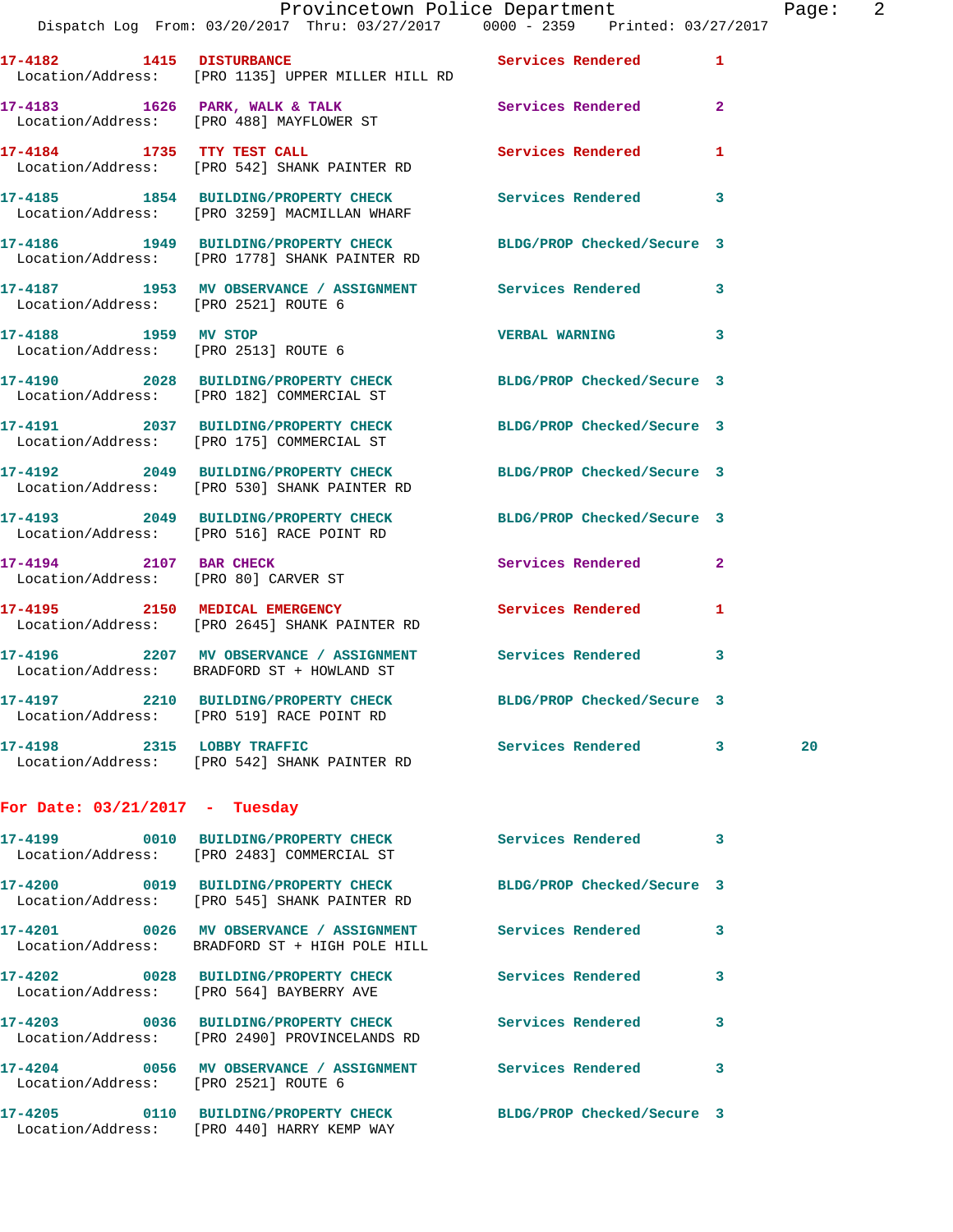|                                                                        | 17-4206 0127 BUILDING/PROPERTY CHECK<br>Location/Address: [PRO 2859] BRADFORD ST   | BLDG/PROP Checked/Secure 3 |                          |
|------------------------------------------------------------------------|------------------------------------------------------------------------------------|----------------------------|--------------------------|
| Location/Address: [PRO 595] BRADFORD ST                                | 17-4207 6131 MV OBSERVANCE / ASSIGNMENT Services Rendered 3                        |                            |                          |
|                                                                        | 17-4208 0205 BUILDING/PROPERTY CHECK<br>Location/Address: [PRO 1886] BRADFORD ST   | BLDG/PROP Checked/Secure 3 |                          |
|                                                                        | 17-4209 0401 BUILDING/PROPERTY CHECK<br>Location/Address: [PRO 1952] COMMERCIAL ST | BLDG/PROP Checked/Secure 3 |                          |
| 17-4210 0402 BY-LAW VIOLATION<br>Refer To Field Int: 17-2-FI           | Location/Address: [PRO 2577] BRADFORD ST                                           | SPOKEN TO                  | $\mathbf{2}$             |
|                                                                        | 17-4211 0516 PARK, WALK & TALK<br>Location/Address: [PRO 105] COMMERCIAL ST        | Services Rendered 2        |                          |
|                                                                        | $17-4212$ 0700 PARK, WALK & TALK<br>Location/Address: BRADFORD ST + JOHNSON ST     | Services Rendered          | $\mathbf{2}$             |
| 17-4213 0813 SCHOOL<br>Location/Address: [PRO 569] WINSLOW ST          |                                                                                    | Services Rendered          | 3                        |
| Location/Address: [PRO 521] ROUTE 6                                    | 17-4214 0815 BUILDING/PROPERTY CHECK BLDG/PROP Checked/Secure 3                    |                            |                          |
|                                                                        | 17-4215 0821 BUILDING/PROPERTY CHECK<br>Location/Address: [PRO 2500] COMMERCIAL ST | BLDG/PROP Checked/Secure 3 |                          |
|                                                                        | 17-4216 0821 ACCIDENTAL ACTIVATION<br>Location/Address: [PRO 186] COMMERCIAL ST    | No Action Required 3       |                          |
| Location/Address: ROUTE 6 + SNAIL RD                                   | 17-4217 0841 MV OBSERVANCE / ASSIGNMENT Services Rendered                          |                            | 3                        |
|                                                                        | 17-4218 0849 BUILDING/PROPERTY CHECK<br>Location/Address: [PRO 2483] COMMERCIAL ST | BLDG/PROP Checked/Secure 3 |                          |
| 17-4219 0852 MV STOP<br>Location/Address: [PRO 2479] ROUTE 6           |                                                                                    | <b>VERBAL WARNING</b>      | $\overline{\phantom{a}}$ |
| Location/Address: [PRO 3287] ROUTE 6                                   | 17-4220 0900 BUILDING/PROPERTY CHECK BLDG/PROP Checked/Secure 3                    |                            |                          |
|                                                                        | 17-4222 0936 SERVE SUMMONS<br>Location/Address: [PRO 144] COMMERCIAL ST            | Services Rendered          | 3                        |
| Location/Address: [PRO 94] BRADFORD ST                                 | 17-4223 0958 MV OBSERVANCE / ASSIGNMENT Services Rendered                          |                            | 3                        |
| 17-4224 1032 SERVICE CALL/CLASS<br>Location: [OT] DENNIS               |                                                                                    | No Action Required         | 3                        |
| 17-4225 1120 MEDICAL EMERGENCY<br>Location/Address: [PRO 83] CENTER ST |                                                                                    | Transported to Hospital 1  |                          |
|                                                                        | 17-4226 1128 MEDICAL EMERGENCY<br>Location/Address: [PRO 2647] SHANK PAINTER RD    | Transported to Hospital 1  |                          |
| 17-4229 1209 MV COMPLAINT                                              | Location/Address: [PRO 1253] BRADFORD ST                                           | SPOKEN TO                  | $\mathbf{2}$             |
| 17-4228<br>Location: WEST ROAM                                         | 1211 PARK, WALK & TALK                                                             | No Action Required         | $\mathbf{2}$             |
| 17-4230 1337 MV STOP                                                   |                                                                                    | <b>VERBAL WARNING</b>      | $\overline{\mathbf{3}}$  |

Location/Address: HARRY KEMP WAY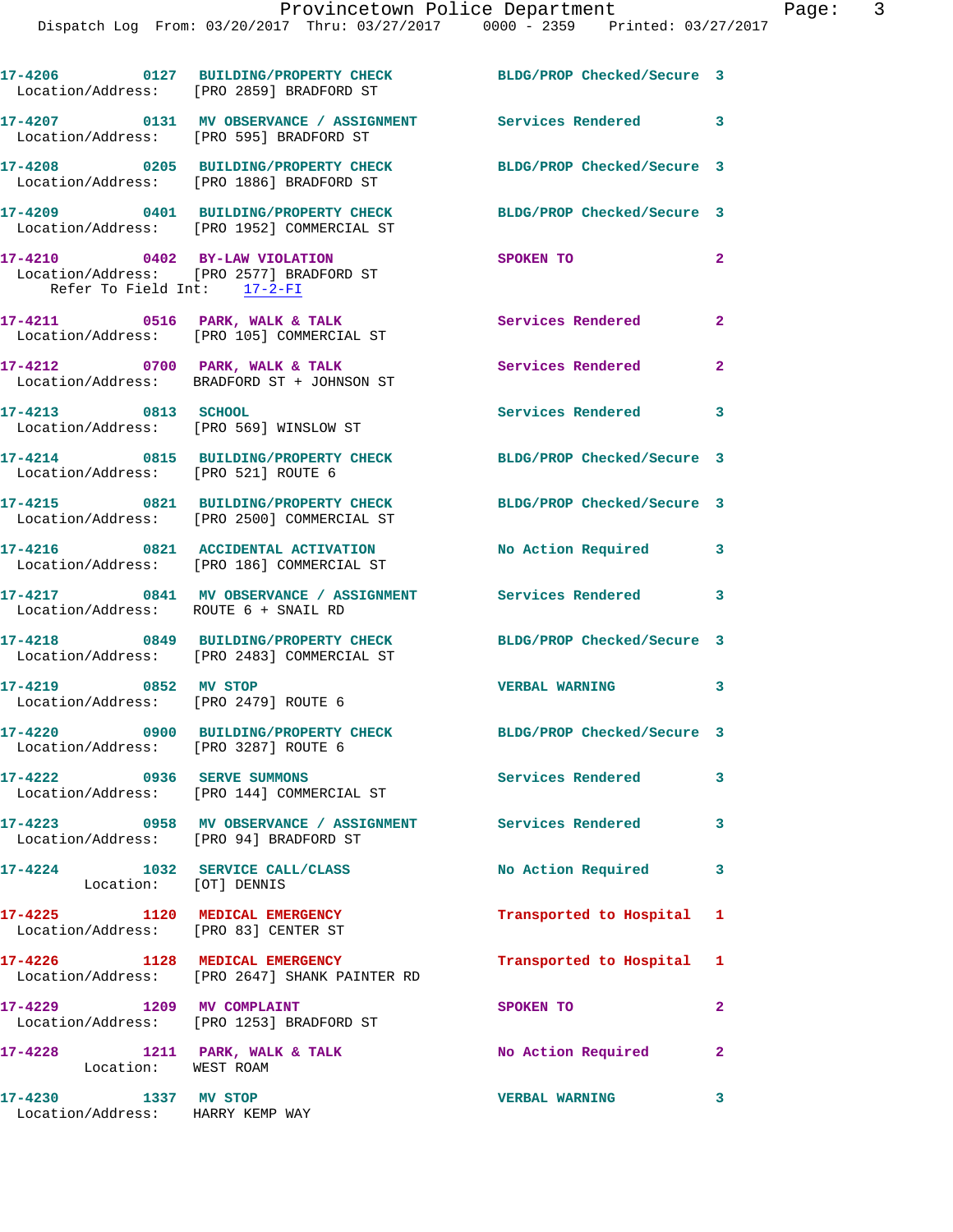|                                                              | Provincetown Police Department<br>Dispatch Log From: 03/20/2017 Thru: 03/27/2017 0000 - 2359 Printed: 03/27/2017 |                            |                |
|--------------------------------------------------------------|------------------------------------------------------------------------------------------------------------------|----------------------------|----------------|
|                                                              | 17-4231 1355 PARK, WALK & TALK<br>Location/Address: [PRO 2554] COMMERCIAL ST                                     | No Action Required         | $\overline{2}$ |
| 17-4234 1507 FOLLOW UP                                       | Location/Address: [PRO 542] SHANK PAINTER RD                                                                     | No Action Required         | $\overline{2}$ |
| Location/Address: ROUTE 6 + SNAIL RD                         | 17-4235 1523 MV OBSERVANCE / ASSIGNMENT Services Rendered                                                        |                            | 3              |
| Location/Address: [PRO 571] ALDEN ST                         | 17-4236 1528 BUILDING/PROPERTY CHECK Services Rendered                                                           |                            | 3              |
|                                                              | $17-4237$ 1546 PARK, WALK & TALK<br>Location/Address: [PRO 3259] MACMILLAN WHARF                                 | <b>Services Rendered</b>   | $\overline{2}$ |
|                                                              | 17-4238 1648 BUILDING/PROPERTY CHECK Services Rendered<br>Location/Address: [PRO 2540] RACE POINT RD             |                            | 3              |
| Location/Address: ROUTE 6 + HOWLAND ST                       | 17-4239 1706 MV OBSERVANCE / ASSIGNMENT Services Rendered                                                        |                            | 3              |
| Location/Address: [PRO 94] BRADFORD ST                       | 17-4240 1707 MV OBSERVANCE / ASSIGNMENT Services Rendered                                                        |                            | 3              |
| 17-4241 1736 MV STOP<br>Location/Address: CONWELL ST         |                                                                                                                  | <b>VERBAL WARNING</b>      | 3              |
|                                                              | 17-4242 1747 MV OBSERVANCE / ASSIGNMENT Services Rendered<br>Location/Address: COMMERCIAL ST + SNAIL RD          |                            | 3              |
| 17-4243 1750 MV STOP<br>Location/Address: COMMERCIAL ST      |                                                                                                                  | <b>VERBAL WARNING</b>      | 3              |
| 17-4244 1805 MV STOP<br>Location/Address: [PRO 2513] ROUTE 6 |                                                                                                                  | <b>VERBAL WARNING</b>      | 3              |
| 17-4245 1905 MV DISABLED                                     | Location/Address: [PRO 2700] PROVINCELANDS RD                                                                    | <b>Services Rendered</b>   | $\overline{a}$ |
|                                                              | 17-4246 1944 BUILDING/PROPERTY CHECK BLDG/PROP Checked/Secure 3<br>Location/Address: [PRO 1645] HARRY KEMP WAY   |                            |                |
|                                                              | 17-4247 1948 COMPLAINT-OPEN DOOR<br>Location/Address: [PRO 3392] COMMERCIAL ST                                   | BLDG/PROP Checked/Secure 3 |                |
|                                                              | 17-4248 2013 MV OBSERVANCE / ASSIGNMENT Services Rendered<br>Location/Address: [PRO 3430] COMMERCIAL ST          |                            | 3              |
|                                                              | 17-4249 2049 BUILDING/PROPERTY CHECK<br>Location/Address: [PRO 525] COMMERCIAL ST                                | BLDG/PROP Checked/Secure 3 |                |
|                                                              | 17-4250 2052 MEDICAL EMERGENCY<br>Location/Address: [PRO 1723] WINTHROP ST                                       | PATIENT REFUSAL            | 1              |
|                                                              | 17-4251 2128 BUILDING/PROPERTY CHECK<br>Location/Address: [PRO 530] SHANK PAINTER RD                             | BLDG/PROP Checked/Secure 3 |                |
| Location/Address: [PRO 2521] ROUTE 6                         | 17-4252 2128 MV OBSERVANCE / ASSIGNMENT Services Rendered                                                        |                            | 3              |
|                                                              | 17-4253 2151 BUILDING/PROPERTY CHECK BLDG/PROP Checked/Secure 3<br>Location/Address: [PRO 519] RACE POINT RD     |                            |                |
|                                                              | 17-4254 2218 BUILDING/PROPERTY CHECK<br>Location/Address: [PRO 516] RACE POINT RD                                | BLDG/PROP Checked/Secure 3 |                |
| 17-4255 2334 WELL BEING CHECK                                | Location/Address: RYDER ST + COMMERCIAL ST                                                                       | Services Rendered          | 3              |
|                                                              | 17-4256 2350 BUILDING/PROPERTY CHECK BLDG/PROP Checked/Secure 3                                                  |                            |                |

Location/Address: [PRO 3259] MACMILLAN WHARF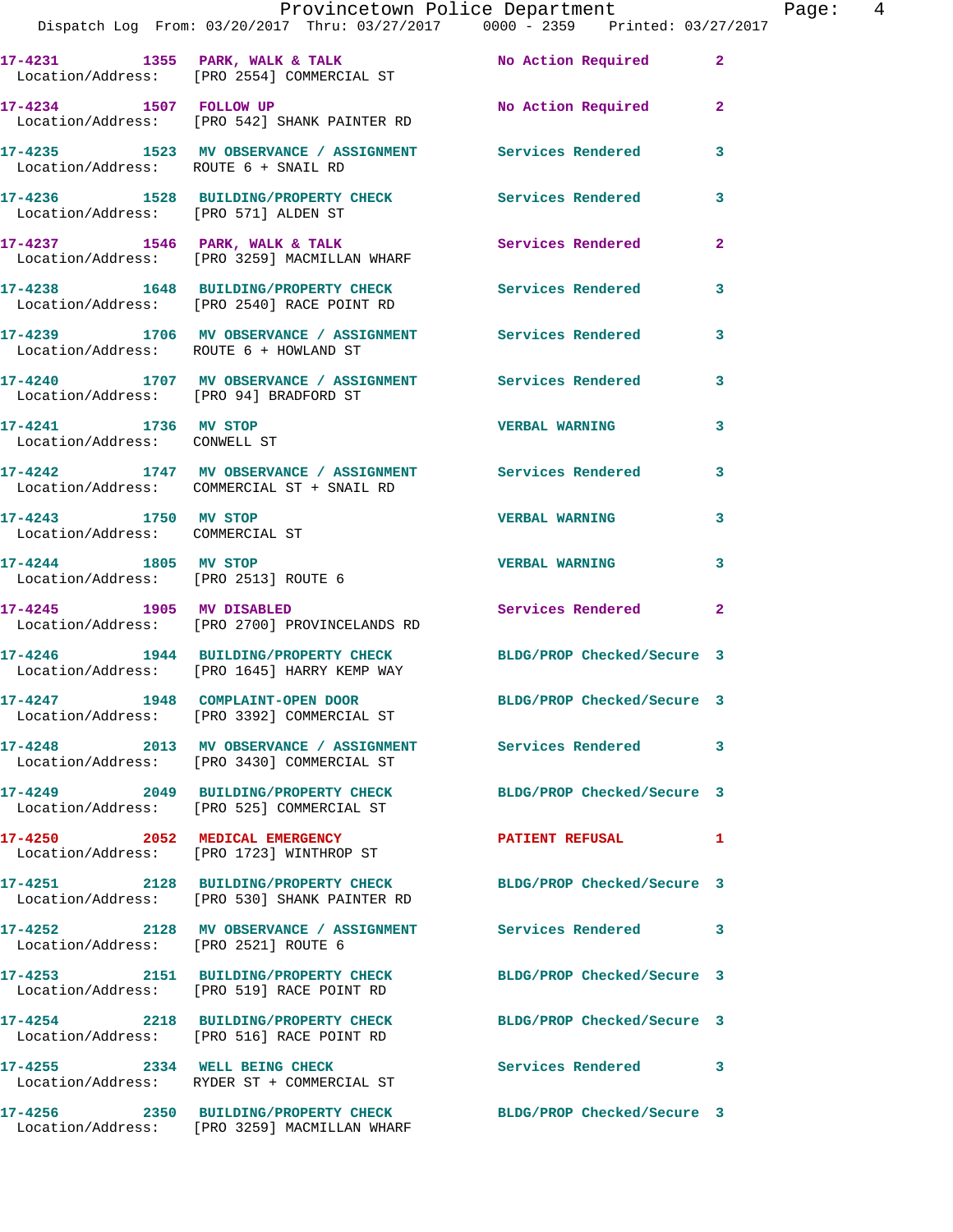## **For Date: 03/22/2017 - Wednesday**

|                                      | 17-4257 0002 BUILDING/PROPERTY CHECK BLDG/PROP Checked/Secure 3<br>Location/Address: [PRO 1638] COMMERCIAL ST         |                            |              |                 |
|--------------------------------------|-----------------------------------------------------------------------------------------------------------------------|----------------------------|--------------|-----------------|
|                                      | 17-4258 0012 MV OBSERVANCE / ASSIGNMENT Services Rendered 3<br>Location/Address: [PRO 106] COMMERCIAL ST              |                            |              |                 |
|                                      | 17-4259 0013 BUILDING/PROPERTY CHECK BLDG/PROP Checked/Secure 3<br>Location/Address: [PRO 75] CAPTAIN BERTIES WAY     |                            |              |                 |
|                                      | 17-4260 0021 MV OBSERVANCE / ASSIGNMENT No Action Required 3<br>Location/Address: [PRO 413] CONWELL ST                |                            |              |                 |
|                                      | 17-4261 0022 MV OBSERVANCE / ASSIGNMENT Services Rendered<br>Location/Address: BRADFORD ST + HOWLAND ST               |                            | 3            |                 |
|                                      | 17-4262 0047 BUILDING/PROPERTY CHECK Services Rendered<br>Location/Address: [PRO 2499] RACE POINT RD                  |                            | 3            |                 |
|                                      | 17-4263 0106 MV OBSERVANCE / ASSIGNMENT Services Rendered<br>Location/Address: [PRO 2489] BRADFORD ST                 |                            | 3            |                 |
| 17-4264 0116 MV STOP                 | Location/Address: BRADFORD ST + CONWELL ST                                                                            | <b>VERBAL WARNING</b>      | 3            |                 |
|                                      | Location/Address: BRADFORD ST + MILLER HILL RD                                                                        |                            | 3            |                 |
|                                      | 17-4266 0131 LOBBY TRAFFIC<br>Location/Address: [PRO 542] SHANK PAINTER RD                                            | Services Rendered 3        |              | 17 <sub>2</sub> |
|                                      | 17-4267 			 0134 BUILDING/PROPERTY CHECK 				BLDG/PROP Checked/Secure 3<br>Location/Address: [PRO 444] HIGH POLE HILL |                            |              |                 |
| Location/Address: [PRO 2521] ROUTE 6 | 17-4268 0137 MV OBSERVANCE / ASSIGNMENT Services Rendered 3                                                           |                            |              |                 |
|                                      | 17-4269 0141 MV DISABLED/OUT OF GAS Services Rendered<br>Location/Address: [PRO 1953] COMMERCIAL ST                   |                            | $\mathbf{2}$ |                 |
|                                      | 17-4270 0203 BUILDING/PROPERTY CHECK<br>Location/Address: [PRO 3430] COMMERCIAL ST                                    | Services Rendered          | 3            |                 |
|                                      | 17-4271 0228 BUILDING/PROPERTY CHECK Services Rendered 3<br>Location/Address: [PRO 2490] PROVINCELANDS RD             |                            |              |                 |
|                                      | $17-4272$ 0231 GI #10<br>Location/Address: [PRO 526] RYDER ST EXT                                                     | Services Rendered 3        |              |                 |
|                                      | 17-4273 0237 BUILDING/PROPERTY CHECK<br>Location/Address: [PRO 3430] COMMERCIAL ST                                    | BLDG/PROP Checked/Secure 3 |              |                 |
|                                      | 17-4274 0239 BUILDING/PROPERTY CHECK<br>Location/Address: [PRO 2977] COMMERCIAL ST                                    | BLDG/PROP Checked/Secure 3 |              |                 |
|                                      | 17-4275 0611 BUILDING/PROPERTY CHECK Services Rendered<br>Location/Address: [PRO 2898] JEROME SMITH RD                |                            | 3            |                 |
|                                      | 17-4277 0809 BUILDING/PROPERTY CHECK<br>Location/Address: [PRO 2540] RACE POINT RD                                    | BLDG/PROP Checked/Secure 3 |              |                 |
| 17-4278 0928 FOLLOW UP               | Location/Address: [PRO 542] SHANK PAINTER RD                                                                          | SPOKEN TO                  | $\mathbf{2}$ |                 |
| 17-4290 1000 ASSIST CITIZEN          | Location/Address: [PRO 542] SHANK PAINTER RD                                                                          | Services Rendered          | 3            |                 |
|                                      | 17-4279 1003 BUILDING/PROPERTY CHECK BLDG/PROP Checked/Secure 3                                                       |                            |              |                 |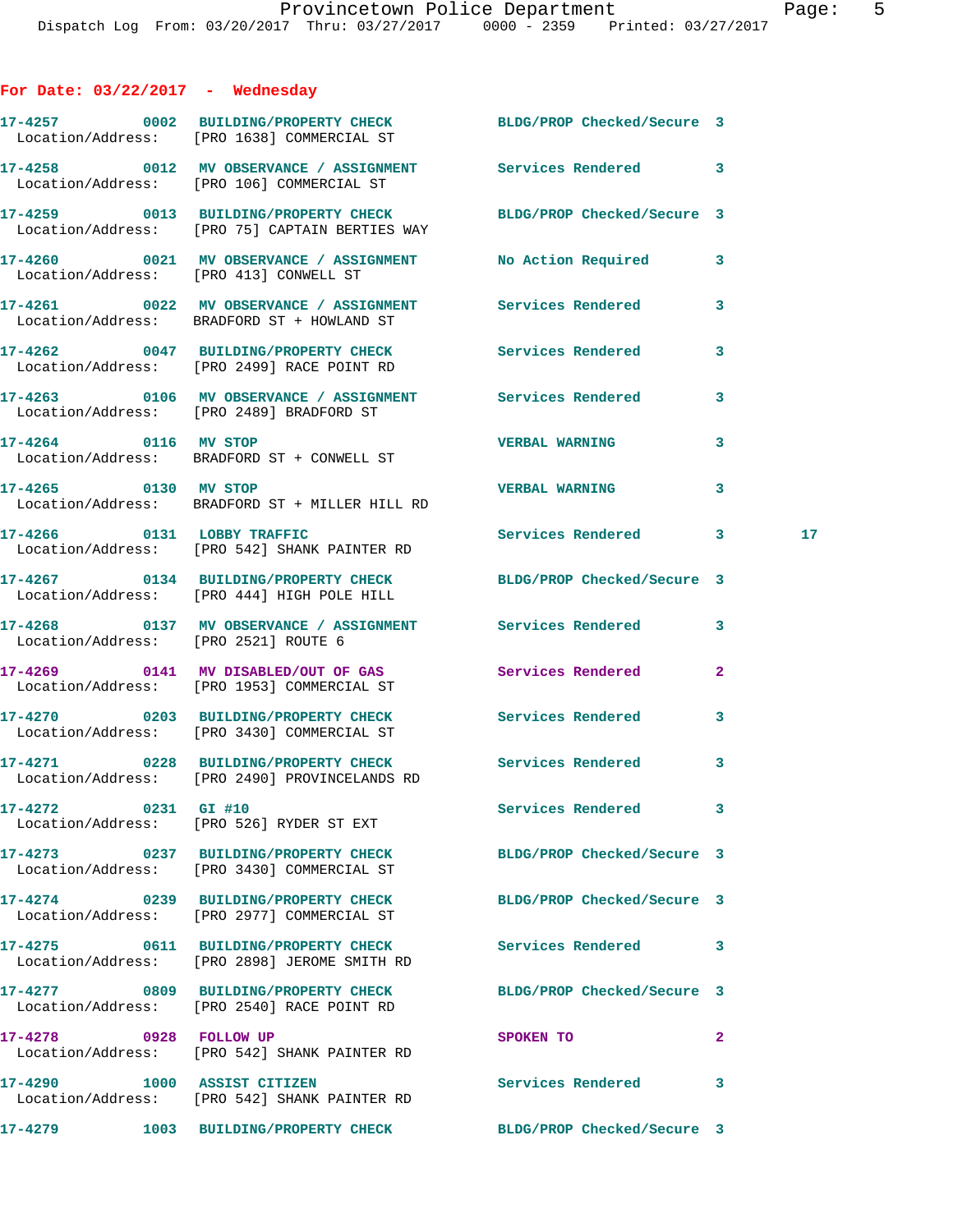|                                                       | Provincetown Police Department<br>Dispatch Log From: 03/20/2017 Thru: 03/27/2017 0000 - 2359 Printed: 03/27/2017 |                            |              |
|-------------------------------------------------------|------------------------------------------------------------------------------------------------------------------|----------------------------|--------------|
|                                                       |                                                                                                                  |                            |              |
|                                                       | Location/Address: [PRO 2898] JEROME SMITH RD                                                                     |                            |              |
|                                                       | 17-4280 1028 MV OBSERVANCE / ASSIGNMENT<br>Location/Address: BRADFORD ST + HOWLAND ST                            | No Action Required 3       |              |
| 17-4281 1034 MV STOP<br>Location/Address: BRADFORD ST |                                                                                                                  | Citation/Warning Issued    | 3            |
| 17-4282 1055 MV STOP                                  | Location/Address: BRADFORD ST + ANTHONY ST                                                                       | Citation/Warning Issued 3  |              |
| Location/Address: ROUTE 6 + SNAIL RD                  | 17-4283 1131 MV OBSERVANCE / ASSIGNMENT Services Rendered                                                        |                            | 3            |
| 17-4284 1141 MV STOP<br>Location/Address: ROUTE 6     |                                                                                                                  | <b>VERBAL WARNING</b>      | 3            |
|                                                       | 17-4285 1218 BUILDING/PROPERTY CHECK<br>Location/Address: [PRO 447] JEROME SMITH RD                              | BLDG/PROP Checked/Secure 3 |              |
|                                                       | 17-4286 1226 BUILDING/PROPERTY CHECK<br>Location/Address: [PRO 525] COMMERCIAL ST                                | BLDG/PROP Checked/Secure 3 |              |
|                                                       | 17-4287 1243 ASSIST CITIZEN<br>Location/Address: [PRO 1266] NELSON AVE                                           | <b>Services Rendered</b>   | 3            |
| 17-4288 1325 MV STOP                                  | Location/Address: [PRO 208] COMMERCIAL ST                                                                        | <b>VERBAL WARNING</b>      | 3            |
|                                                       | 17-4289 1331 PARKING COMPLAINT / GENERAL Services Rendered 3<br>Location/Address: [PRO 1884] FRANKLIN ST         |                            |              |
|                                                       | 17-4291 1503 BUILDING/PROPERTY CHECK<br>Location/Address: [PRO 1638] COMMERCIAL ST                               | BLDG/PROP Checked/Secure 3 |              |
|                                                       | 17-4293 1520 MV OBSERVANCE / ASSIGNMENT Services Rendered 3<br>Location/Address: [PRO 106] COMMERCIAL ST         |                            |              |
|                                                       | 17-4294 1610 BUILDING/PROPERTY CHECK<br>Location/Address: [PRO 2539] RYDER ST EXT                                | BLDG/PROP Checked/Secure 3 |              |
| 17-4295                                               | 1612 LOST PROPERTY/LOCATED<br>Location/Address: [PRO 542] SHANK PAINTER RD                                       | Services Rendered 3        |              |
|                                                       | 17-4296 1637 BUILDING/PROPERTY CHECK Services Rendered 3<br>Location/Address: [PRO 2489] BRADFORD ST             |                            |              |
|                                                       | 17-4297 1641 BUILDING/PROPERTY CHECK<br>Location/Address: [PRO 16] BRADFORD ST                                   | BLDG/PROP Checked/Secure 3 |              |
|                                                       | 17-4298 1641 MV OBSERVANCE / ASSIGNMENT Peace Restored<br>Location/Address: [PRO 4041] BRADFORD ST               |                            | 3            |
|                                                       | 17-4299 1659 MV OBSERVANCE / ASSIGNMENT Services Rendered<br>Location/Address: [PRO 3430] COMMERCIAL ST          |                            | 3            |
| 17-4300 1704 FOLLOW UP                                | Location/Address: [PRO 542] SHANK PAINTER RD                                                                     | <b>FOLLOW UP</b>           | $\mathbf{2}$ |
|                                                       | 17-4302 1738 BUILDING/PROPERTY CHECK<br>Location/Address: [PRO 526] RYDER ST EXT                                 | BLDG/PROP Checked/Secure 3 |              |
|                                                       | 17-4303 1809 SERVICE CALL<br>Location/Address: ROUTE 6 + RACE POINT RD                                           | Taken/Referred to Other 3  |              |
| Location/Address: [PRO 521] ROUTE 6                   | 17-4304 1813 BUILDING/PROPERTY CHECK Services Rendered 3                                                         |                            |              |
| 17-4305 1830 ALARM - GENERAL                          | Location/Address: [PRO 916] FISHBURN CT                                                                          | No Action Required         | 1            |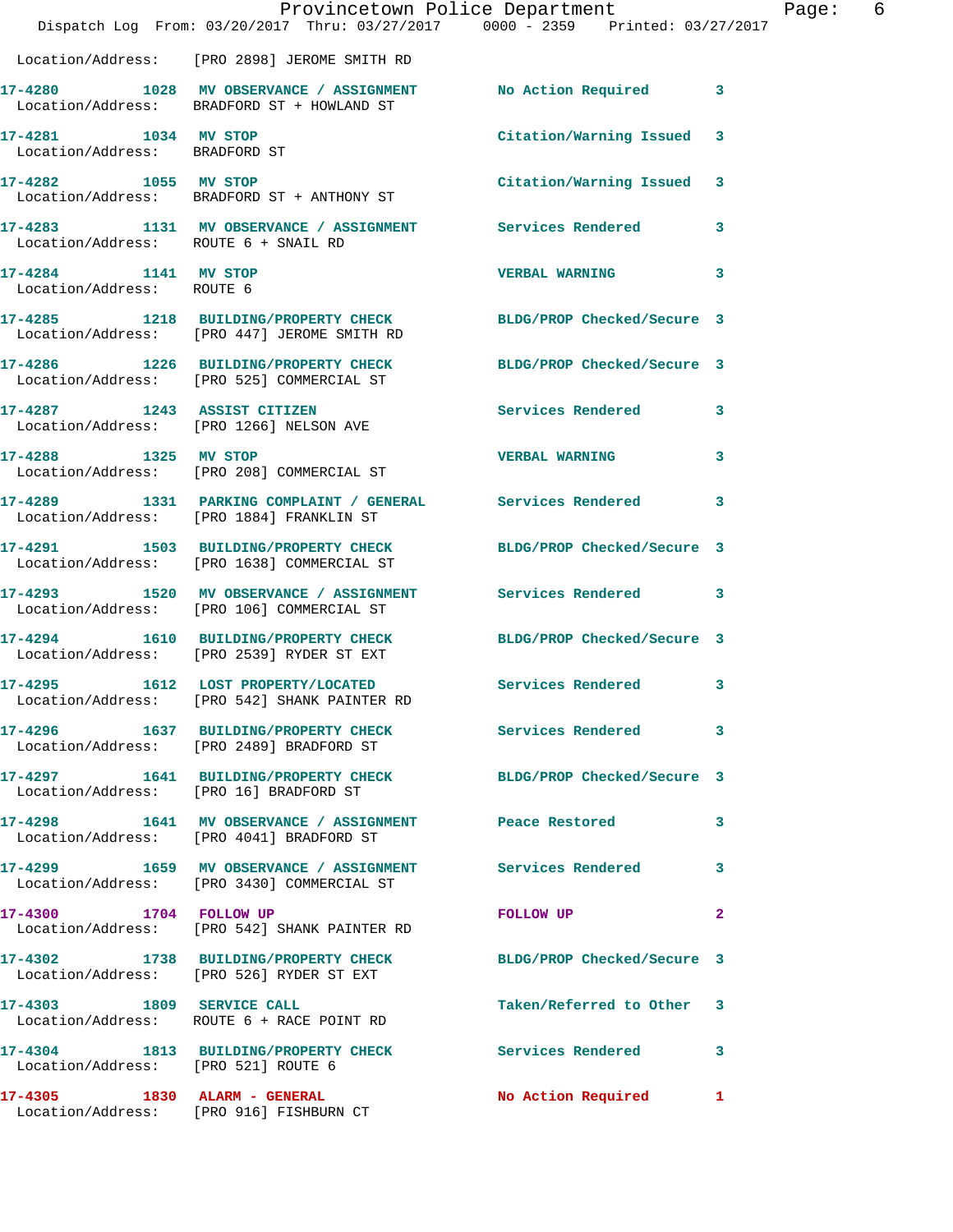**17-4306 1855 BUILDING/PROPERTY CHECK BLDG/PROP Checked/Secure 3**  Location/Address: [PRO 63] BRADFORD ST EXT **17-4307 1913 BUILDING/PROPERTY CHECK BLDG/PROP Checked/Secure 3**  Location/Address: [PRO 516] RACE POINT RD **17-4308 1913 911 GENERAL Services Rendered 1**  Location/Address: [PRO 399] COMMERCIAL ST **17-4309 1928 BUILDING/PROPERTY CHECK BLDG/PROP Checked/Secure 3**  Location/Address: [PRO 1646] WINSLOW ST **17-4310 2045 BUILDING/PROPERTY CHECK BLDG/PROP Checked/Secure 3**  Location/Address: [PRO 3287] ROUTE 6 **17-4311 2104 BUILDING/PROPERTY CHECK Services Rendered 3**  Location/Address: [PRO 564] BAYBERRY AVE **17-4312 2120 MV OBSERVANCE / ASSIGNMENT Services Rendered 3**  Location/Address: [PRO 2494] BRADFORD ST **17-4313 2122 MV STOP VERBAL WARNING 3**  Location/Address: BRADFORD ST + BANGS ST **17-4314 2123 BUILDING/PROPERTY CHECK BLDG/PROP Checked/Secure 3**  Location/Address: [PRO 2206] COMMERCIAL ST **17-4315 2159 BUILDING/PROPERTY CHECK BLDG/PROP Checked/Secure 3**  Location/Address: [PRO 3489] COMMERCIAL ST **17-4316 2225 BUILDING/PROPERTY CHECK BLDG/PROP Checked/Secure 3**  Location/Address: [PRO 545] SHANK PAINTER RD **17-4317 2359 BUILDING/PROPERTY CHECK Services Rendered 3**  Location/Address: [PRO 2483] COMMERCIAL ST **17-4318 2359 BUILDING/PROPERTY CHECK BLDG/PROP Checked/Secure 3** 

Location/Address: [PRO 3296] SHANK PAINTER RD

## **For Date: 03/23/2017 - Thursday**

| 17-4319 0000 LOBBY TRAFFIC Services Rendered 2<br>Location/Address: [PRO 542] SHANK PAINTER RD                 |                         | 28 |
|----------------------------------------------------------------------------------------------------------------|-------------------------|----|
| 17-4320 0001 BUILDING/PROPERTY CHECK SPOKEN TO<br>Location/Address: [PRO 3259] MACMILLAN WHARF                 | $\overline{\mathbf{3}}$ |    |
| 17-4321 0012 MV OBSERVANCE / ASSIGNMENT Services Rendered<br>Location/Address: [PRO 2489] BRADFORD ST          | $\overline{\mathbf{3}}$ |    |
| 17-4322 6022 MV OBSERVANCE / ASSIGNMENT Services Rendered<br>Location/Address: COMMERCIAL ST + SNAIL RD        | $\overline{\mathbf{3}}$ |    |
| 17-4323 0057 BUILDING/PROPERTY CHECK Services Rendered<br>Location/Address: [PRO 2977] COMMERCIAL ST           | $\overline{\mathbf{3}}$ |    |
| 17-4324 0120 MV OBSERVANCE / ASSIGNMENT Services Rendered<br>Location/Address: [PRO 106] COMMERCIAL ST         | 3                       |    |
| 17-4325 		 0125 BUILDING/PROPERTY CHECK 		 Services Rendered<br>Location/Address: [PRO 2898] JEROME SMITH RD   | 3                       |    |
| 17-4326 0235 BUILDING/PROPERTY CHECK BLDG/PROP Checked/Secure 3<br>Location/Address: [PRO 447] JEROME SMITH RD |                         |    |
| 17-4327 0321 BUILDING/PROPERTY CHECK Services Rendered<br>Location/Address: [PRO 2483] COMMERCIAL ST           | $\overline{\mathbf{3}}$ |    |
| 17-4328 			 0323 BUILDING/PROPERTY CHECK Services Rendered<br>Location/Address: [PRO 2490] PROVINCELANDS RD    | 3                       |    |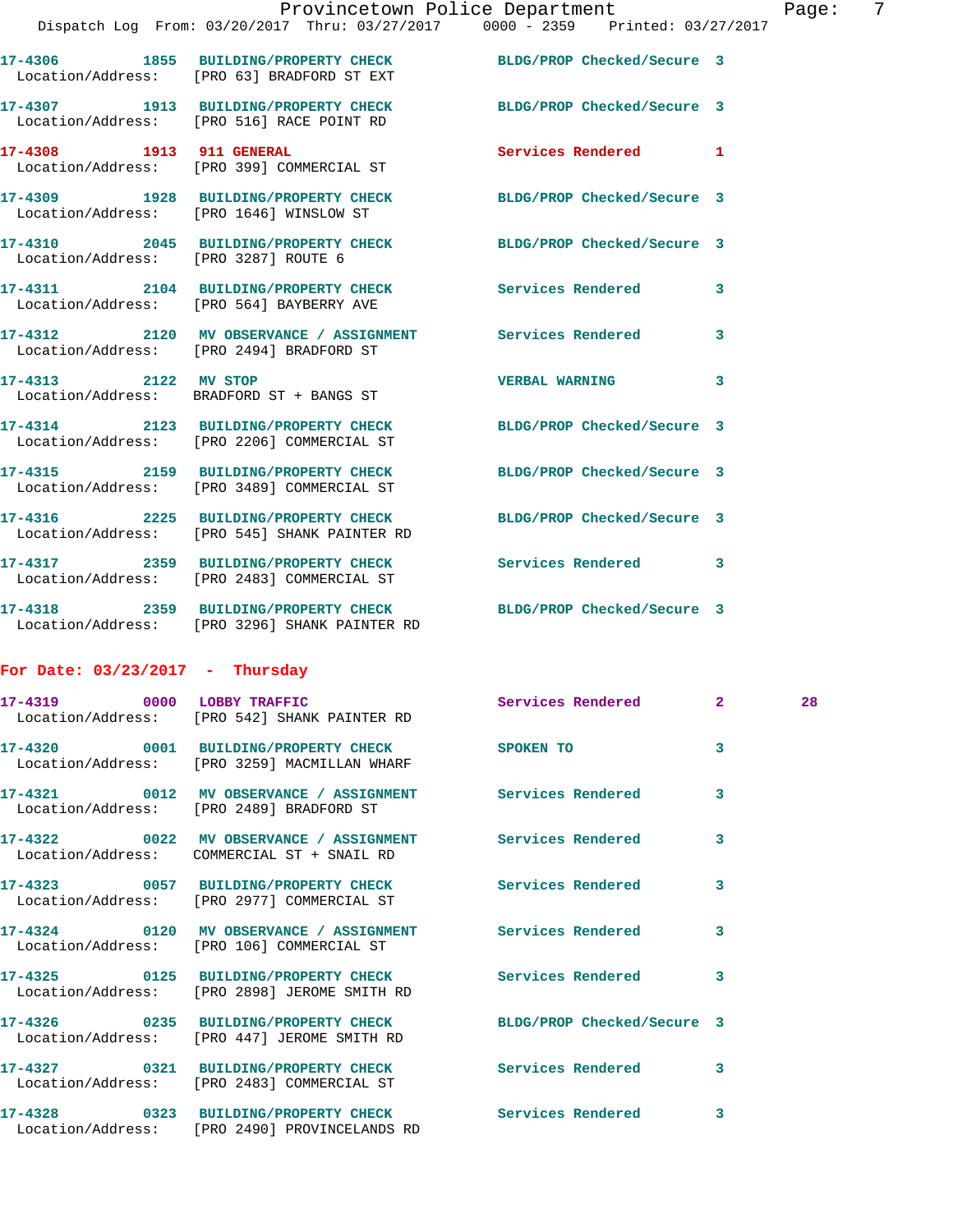|                             | 17-4329 6505 MV OBSERVANCE / ASSIGNMENT Services Rendered<br>Location/Address: [PRO 2489] BRADFORD ST    |                            | 3              |   |
|-----------------------------|----------------------------------------------------------------------------------------------------------|----------------------------|----------------|---|
|                             | 17-4330 0505 TTY TEST CALL<br>Location/Address: [PRO 542] SHANK PAINTER RD                               | Services Rendered          | 1              |   |
|                             | 17-4331 0520 BUILDING/PROPERTY CHECK Services Rendered<br>Location/Address: [PRO 2540] RACE POINT RD     |                            | 3              |   |
| Location/Address: ROUTE 6   | 17-4332 0525 MV OBSERVANCE / ASSIGNMENT Services Rendered                                                |                            | 3              |   |
|                             | 17-4333 0723 FOUND DEBIT CARD<br>Location/Address: [PRO 539] SHANK PAINTER RD                            | <b>Services Rendered</b>   | 3              |   |
|                             | 17-4334 0810 AT SCHOOL<br>Location/Address: [PRO 569] WINSLOW ST                                         | Services Rendered          | 3              |   |
|                             | 17-4335 0845 STOLEN ITEMS<br>Location/Address: [PRO 569] WINSLOW ST                                      | Services Rendered          | $\mathbf{2}$   |   |
|                             | 17-4336 1004 BUILDING/PROPERTY CHECK<br>Location/Address: [PRO 2500] COMMERCIAL ST                       | BLDG/PROP Checked/Secure 3 |                |   |
|                             | 17-4337 1028 DOG LICENSING<br>Location/Address: [PRO 105] COMMERCIAL ST                                  | Services Rendered          | $\mathbf{2}$   |   |
|                             | 17-4338 1029 MV OBSERVANCE / ASSIGNMENT Services Rendered<br>Location/Address: STANDISH ST + BRADFORD ST |                            | 3              |   |
|                             | 17-4339 1041 VERBAL SPEED<br>Location/Address: [PRO 3436] BRADFORD ST                                    | <b>VERBAL WARNING</b>      | 3              |   |
|                             | 17-4340 1103 MV'S/ROAD WORK<br>Location/Address: KILEY CT + COMMERCIAL ST                                | Services Rendered          | $\overline{2}$ | 4 |
|                             | 17-4341 1119 FIRE , BRUSH<br>Location/Address: [PRO 60] BRADFORD ST                                      | Extinguished               | 1              |   |
|                             | 17-4342 1155 BUILDING/PROPERTY CHECK BLDG/PROP Checked/Secure 3<br>Location/Address: [PRO 3287] ROUTE 6  |                            |                |   |
|                             | 17-4343 1227 PET PANTRY<br>Location/Address: [PRO 285] COMMERCIAL ST                                     | Services Rendered          | 3              |   |
|                             | 17-4344 1236 VERBAL SPEED<br>Location/Address: [PRO 2513] ROUTE 6                                        | <b>VERBAL WARNING</b>      | 3              |   |
| 17-4345 1237 PET PANTRY     | Location/Address: [PRO 537] SHANK PAINTER RD                                                             | Services Rendered          | 3              |   |
|                             | $17-4346$ 1310 PARK, WALK & TALK<br>Location/Address: [PRO 105] COMMERCIAL ST                            | Services Rendered          | $\overline{a}$ |   |
| 17-4347 1330 KEEP THE PEACE | Location/Address: COTTAGE ST + BRADFORD ST                                                               | Services Rendered          | $\overline{2}$ |   |
| 17-4348 1452 HANGING WIRE   | Location/Address: [PRO 680] ARCH ST                                                                      | Taken/Referred to Other    | $\overline{2}$ |   |
| Location/Address: ROUTE 6   | 17-4349 1509 ANIMAL CALL-INJURED SEAGULL Services Rendered                                               |                            | $\overline{a}$ |   |
|                             | 17-4350 1527 BUILDING/PROPERTY CHECK Services Rendered<br>Location/Address: [PRO 433] RYDER ST EXT       |                            | 3              |   |
|                             | 17-4351 1549 CAT CARE CONCERN<br>Location/Address: [PRO 2853] SHANK PAINTER RD                           | Services Rendered          | $\mathbf{2}$   | 1 |
|                             | 17-4352 1603 BUILDING/PROPERTY CHECK BLDG/PROP Checked/Secure 3                                          |                            |                |   |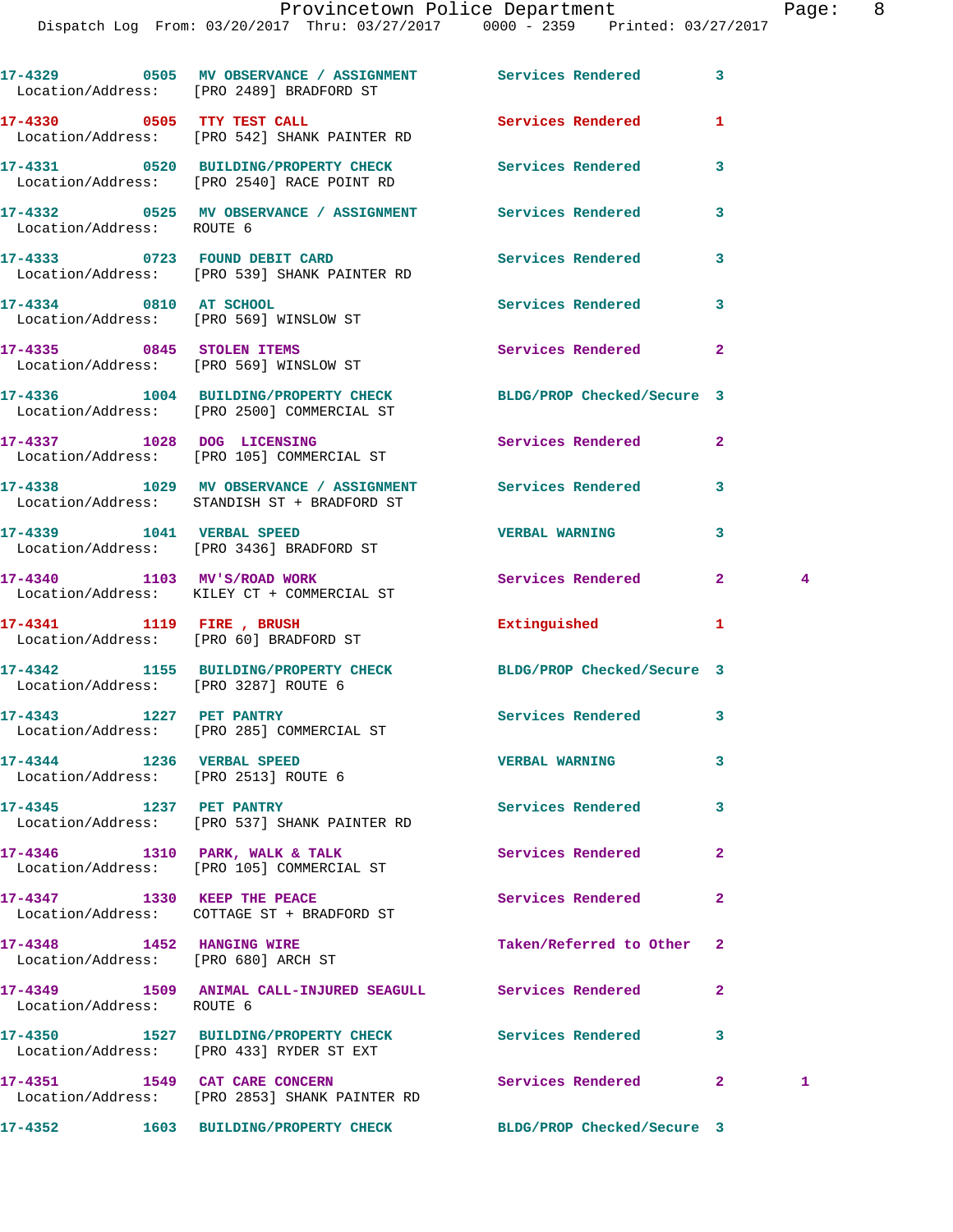|                                      | Provincetown Police Department<br>Dispatch Log From: 03/20/2017 Thru: 03/27/2017 0000 - 2359 Printed: 03/27/2017  |                       |   | Page: 9 |  |
|--------------------------------------|-------------------------------------------------------------------------------------------------------------------|-----------------------|---|---------|--|
|                                      | Location/Address: [PRO 2483] COMMERCIAL ST                                                                        |                       |   |         |  |
|                                      | 17-4353 1632 MV OBSERVANCE / ASSIGNMENT Services Rendered 3<br>Location/Address: RACE POINT RD + SEASHORE PARK DR |                       |   |         |  |
|                                      | 17-4354 1647 BUILDING/PROPERTY CHECK BLDG/PROP Checked/Secure 3<br>Location/Address: [PRO 1989] COMMERCIAL ST     |                       |   |         |  |
|                                      | 17-4355 1722 BUILDING/PROPERTY CHECK BLDG/PROP Checked/Secure 3<br>Location/Address: [PRO 1638] COMMERCIAL ST     |                       |   |         |  |
|                                      | 17-4356 1752 MV STOP<br>Location/Address: BRADFORD ST + FRANKLIN ST                                               | <b>VERBAL WARNING</b> | 3 |         |  |
| 17-4358 1828 HEAVY SMOKE             | Location: PROVINCETOWN WEST END OF TOWN                                                                           | <b>Unfounded</b>      | 1 |         |  |
|                                      | 17-4357 1829 MV OBSERVANCE / ASSIGNMENT Services Rendered Location/Address: CONWELL ST                            |                       | 3 |         |  |
|                                      | 17-4359 1859 BUILDING/PROPERTY CHECK BLDG/PROP Checked/Secure 3<br>Location/Address: [PRO 72] PROVINCELANDS RD    |                       |   |         |  |
|                                      | 17-4360 1901 BUILDING/PROPERTY CHECK BLDG/PROP Checked/Secure 3<br>Location/Address: [PRO 2499] RACE POINT RD     |                       |   |         |  |
|                                      | 17-4361 1904 MV OBSERVANCE / ASSIGNMENT Services Rendered<br>Location/Address: PROVINCELANDS RD + BRADFORD ST EXT |                       | 3 |         |  |
|                                      | 17-4362 1913 BUILDING/PROPERTY CHECK BLDG/PROP Checked/Secure 3<br>Location/Address: [PRO 175] COMMERCIAL ST      |                       |   |         |  |
| Location/Address: [PRO 3287] ROUTE 6 | 17-4363 1945 BUILDING/PROPERTY CHECK BLDG/PROP Checked/Secure 3                                                   |                       |   |         |  |
| Location/Address: [PRO 3440] ROUTE 6 | 17-4364 2032 MV OBSERVANCE / ASSIGNMENT Services Rendered 3                                                       |                       |   |         |  |
|                                      | 17-4365 2037 BUILDING/PROPERTY CHECK BLDG/PROP Checked/Secure 3<br>Location/Address: [PRO 2859] BRADFORD ST       |                       |   |         |  |
|                                      | 17-4366 2058 BUILDING/PROPERTY CHECK BLDG/PROP Checked/Secure 3<br>Location/Address: [PRO 488] MAYFLOWER ST       |                       |   |         |  |
|                                      | Location/Address: [PRO 2543] MACMILLAN WHARF                                                                      |                       |   |         |  |
| Location/Address: [TRU] STANDISH WAY | 17-4368 2115 ASSIST AGENCY / TRURO PD Services Rendered                                                           |                       | 3 |         |  |
|                                      | 17-4369 2131 PROPERTY DAMAGE<br>Location/Address: [PRO 1253] BRADFORD ST                                          | Services Rendered     | 3 |         |  |
|                                      | 17-4371 2344 BUILDING/PROPERTY CHECK BLDG/PROP Checked/Secure 3<br>Location/Address: [PRO 530] SHANK PAINTER RD   |                       |   |         |  |
| For Date: $03/24/2017$ - Friday      |                                                                                                                   |                       |   |         |  |
|                                      | 17-4372 0000 LOBBY TRAFFIC<br>Location/Address: [PRO 542] SHANK PAINTER RD                                        | Services Rendered 2   |   | 15      |  |
|                                      | 17-4373 0004 BUILDING/PROPERTY CHECK Services Rendered<br>Location/Address: [PRO 3259] MACMILLAN WHARF            |                       | 3 |         |  |
|                                      | 17-4374 0017 MV OBSERVANCE / ASSIGNMENT Services Rendered<br>Location/Address: COMMERCIAL ST + SNAIL RD           |                       | 3 |         |  |
|                                      |                                                                                                                   |                       | 3 |         |  |

Location/Address: BRADFORD ST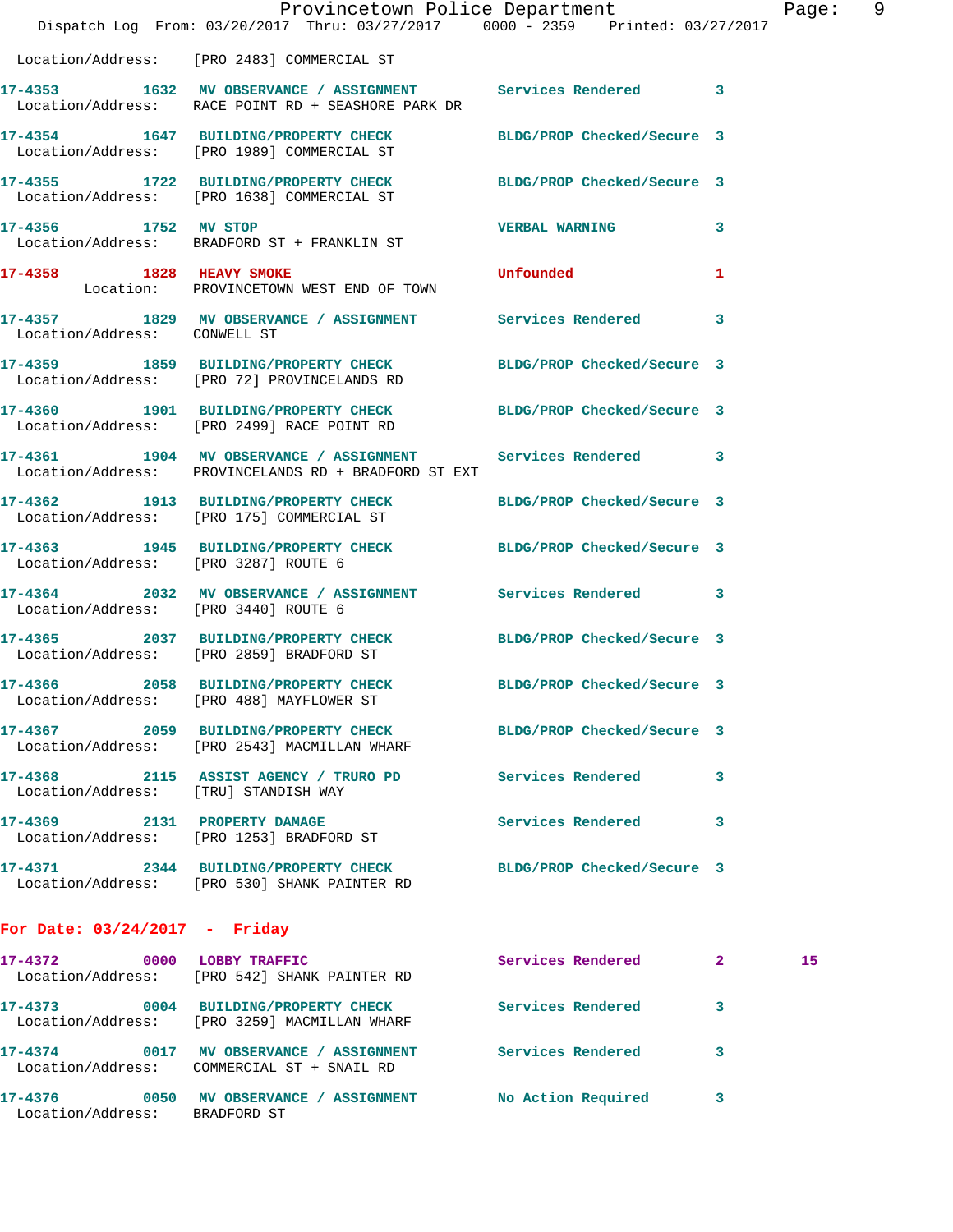|                                                                   | Provincetown Police Department The Page: 10<br>Dispatch Log From: 03/20/2017 Thru: 03/27/2017 0000 - 2359 Printed: 03/27/2017 |                            |                |  |
|-------------------------------------------------------------------|-------------------------------------------------------------------------------------------------------------------------------|----------------------------|----------------|--|
|                                                                   | 17-4377 0152 BUILDING/PROPERTY CHECK BLDG/PROP Checked/Secure 3<br>Location/Address: [PRO 182] COMMERCIAL ST                  |                            |                |  |
|                                                                   | 17-4378 0152 BUILDING/PROPERTY CHECK BLDG/PROP Checked/Secure 3<br>Location/Address: [PRO 1638] COMMERCIAL ST                 |                            |                |  |
|                                                                   | 17-4379 0158 MV OBSERVANCE / ASSIGNMENT Services Rendered 3<br>Location/Address: BRADFORD ST + SHANK PAINTER RD               |                            |                |  |
|                                                                   | 17-4380 0225 BUILDING/PROPERTY CHECK BLDG/PROP Checked/Secure 3<br>Location/Address: [PRO 16] BRADFORD ST                     |                            |                |  |
|                                                                   | 17-4381 0248 BUILDING/PROPERTY CHECK BLDG/PROP Checked/Secure 3<br>Location/Address: [PRO 175] COMMERCIAL ST                  |                            |                |  |
|                                                                   | 17-4382 0535 BUILDING/PROPERTY CHECK BLDG/PROP Checked/Secure 3<br>Location/Address: [PRO 444] HIGH POLE HILL                 |                            |                |  |
| Location/Address: ROUTE 6 + HOWLAND ST                            | 17-4383 0541 MV OBSERVANCE / ASSIGNMENT Services Rendered 3                                                                   |                            |                |  |
|                                                                   | 17-4384 0616 BUILDING/PROPERTY CHECK BLDG/PROP Checked/Secure 3<br>Location/Address: [PRO 2539] RYDER ST EXT                  |                            |                |  |
|                                                                   | 17-4385 0800 HIGH FIVE SCHOOL EVENT Services Rendered 3<br>Location/Address: [PRO 569] WINSLOW ST                             |                            |                |  |
|                                                                   | 17-4386 0838 COFFEE WITH A COP<br>Location/Address: [PRO 3004] BRADFORD ST                                                    | Services Rendered          | $\mathbf{3}$   |  |
|                                                                   | 17-4387 1115 ASSAULT<br>Location/Address: [PRO 542] SHANK PAINTER RD                                                          | Services Rendered 1        |                |  |
| 17-4388 1133 VERBAL SPEED<br>Location/Address: [PRO 2513] ROUTE 6 |                                                                                                                               | <b>VERBAL WARNING</b>      | 3              |  |
| Location/Address: [PRO 2519] ROUTE 6                              | 17-4389 1142 VERBAL MOVE-OVER VIOLATION VERBAL WARNING                                                                        |                            | 3              |  |
| 17-4390 1233 MINOR MVA<br>Refer To Accident: 17-12-AC             | Location/Address: [PRO 516] RACE POINT RD                                                                                     | Services Rendered          | 1              |  |
| 17-4391 1259 FOLLOW UP<br>Location/Address: FRANKLIN ST           |                                                                                                                               | FOLLOW UP                  | $\mathbf{2}$   |  |
| 17-4392 1354 VERBAL SPEED<br>Location/Address: [PRO 2513] ROUTE 6 |                                                                                                                               | <b>VERBAL WARNING</b>      | 3              |  |
|                                                                   | 17-4393 1511 FOLLOW UP<br>Location/Address: [PRO 1253] BRADFORD ST                                                            | Services Rendered          | 2              |  |
|                                                                   | 17-4394 1519 BUILDING/PROPERTY CHECK BLDG/PROP Checked/Secure 3<br>Location/Address: [PRO 2898] JEROME SMITH RD               |                            |                |  |
| 17-4395 1602 MV STOP<br>Location/Address: [EAS 1] STATE HWY       |                                                                                                                               | <b>VERBAL WARNING</b>      | 3              |  |
|                                                                   | 17-4397 1620 PARK, WALK & TALK<br>Location/Address: [PRO 2500] COMMERCIAL ST                                                  | Services Rendered          | $\overline{2}$ |  |
|                                                                   | 17-4398 1651 BUILDING/PROPERTY CHECK BLDG/PROP Checked/Secure 3<br>Location/Address: [PRO 16] BRADFORD ST                     |                            |                |  |
|                                                                   | 17-4399 1703 BUILDING/PROPERTY CHECK BLDG/PROP Checked/Secure 3<br>Location/Address: [PRO 3259] MACMILLAN WHARF               |                            |                |  |
|                                                                   | 17-4400 1753 BUILDING/PROPERTY CHECK<br>Location/Address: [PRO 526] RYDER ST EXT                                              | BLDG/PROP Checked/Secure 3 |                |  |
|                                                                   |                                                                                                                               |                            |                |  |

**17-4401 1838 MV OBSERVANCE / ASSIGNMENT Services Rendered 3**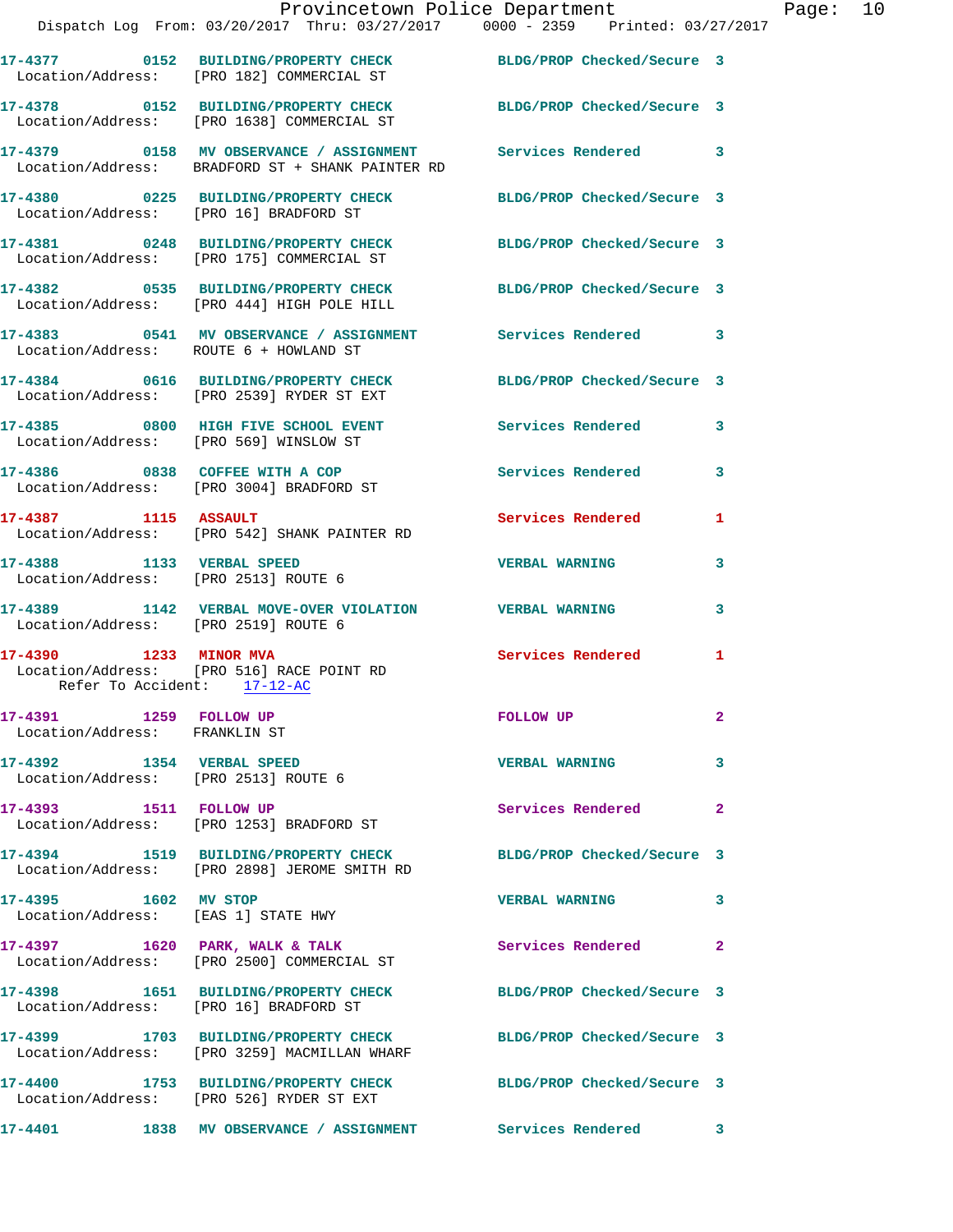|                                        | Dispatch Log From: 03/20/2017 Thru: 03/27/2017 0000 - 2359 Printed: 03/27/2017                                  | Provincetown Police Department |              | Page: 11 |  |
|----------------------------------------|-----------------------------------------------------------------------------------------------------------------|--------------------------------|--------------|----------|--|
| Location/Address: BRADFORD ST          |                                                                                                                 |                                |              |          |  |
|                                        | 17-4402 1853 MV STOP<br>Location/Address: [PRO 30] BRADFORD ST                                                  | VERBAL WARNING 3               |              |          |  |
|                                        | 17-4403 1919 MV OBSERVANCE / ASSIGNMENT Services Rendered 3<br>Location/Address: [PRO 525] COMMERCIAL ST        |                                |              |          |  |
|                                        | 17-4404 1936 LOST WALLET<br>Location/Address: [PRO 542] SHANK PAINTER RD                                        | Services Rendered 3            |              |          |  |
|                                        | 17-4405 2011 BUILDING/PROPERTY CHECK BLDG/PROP Checked/Secure 3<br>Location/Address: [PRO 106] COMMERCIAL ST    |                                |              |          |  |
|                                        | 17-4406 2141 MEDICAL EMERGENCY<br>Location/Address: [PRO 437] FREEMAN ST                                        | PATIENT REFUSAL 1              |              |          |  |
|                                        | 17-4407 2232 MEDICAL EMERGENCY<br>Location/Address: [PRO 4031] HARBOUR DR                                       | Transported to Hospital 1      |              |          |  |
| For Date: $03/25/2017$ - Saturday      |                                                                                                                 |                                |              |          |  |
|                                        | 17-4409 0002 LOBBY TRAFFIC<br>Location/Address: [PRO 542] SHANK PAINTER RD                                      | Services Rendered 2            |              | 11       |  |
|                                        | 17-4410 0004 BUILDING/PROPERTY CHECK Services Rendered 3<br>Location/Address: [PRO 3259] MACMILLAN WHARF        |                                |              |          |  |
|                                        | 17-4411 0026 BUILDING/PROPERTY CHECK BLDG/PROP Checked/Secure 3<br>Location/Address: [PRO 530] SHANK PAINTER RD |                                |              |          |  |
|                                        | 17-4412 0029 MV OBSERVANCE / ASSIGNMENT Services Rendered 3<br>Location/Address: BRADFORD ST + RYDER ST         |                                |              |          |  |
|                                        | 17-4414 0055 MV STOP<br>Location/Address: BRADFORD ST + CONWELL ST                                              | Citation/Warning Issued 3      |              |          |  |
|                                        | 17-4415 0109 BUILDING/PROPERTY CHECK BLDG/PROP Checked/Secure 3<br>Location/Address: [PRO 175] COMMERCIAL ST    |                                |              |          |  |
| $17 - 4416$                            | 0143 BUILDING/PROPERTY CHECK<br>Location/Address: [PRO 1638] COMMERCIAL ST                                      | BLDG/PROP Checked/Secure 3     |              |          |  |
|                                        | 17-4417 0151 MV OBSERVANCE / ASSIGNMENT Services Rendered<br>Location/Address: BRADFORD ST + HOWLAND ST         |                                | $\mathbf{3}$ |          |  |
|                                        | 17-4418 0208 MV OBSERVANCE / ASSIGNMENT<br>Location/Address: [PRO 2577] BRADFORD ST                             | No Action Required 3           |              |          |  |
|                                        | 17-4419 0238 BUILDING/PROPERTY CHECK<br>Location/Address: [PRO 444] HIGH POLE HILL                              | BLDG/PROP Checked/Secure 3     |              |          |  |
|                                        | 17-4420 0310 BUILDING/PROPERTY CHECK BLDG/PROP Checked/Secure 3<br>Location/Address: [PRO 182] COMMERCIAL ST    |                                |              |          |  |
| Location/Address: [PRO 16] BRADFORD ST | 17-4421 0513 BUILDING/PROPERTY CHECK BLDG/PROP Checked/Secure 3                                                 |                                |              |          |  |
| Location/Address: ROUTE 6              | 17-4422 0552 MV OBSERVANCE / ASSIGNMENT Services Rendered 3                                                     |                                |              |          |  |
| Location/Address: BRADFORD ST          | 17-4423 0612 MV OBSERVANCE / ASSIGNMENT NO Action Required 3                                                    |                                |              |          |  |
|                                        | 17-4424 0615 BUILDING/PROPERTY CHECK<br>Location/Address: [PRO 519] RACE POINT RD                               | BLDG/PROP Checked/Secure 3     |              |          |  |
|                                        | 17-4425 0627 BUILDING/PROPERTY CHECK BLDG/PROP Checked/Secure 3<br>Location/Address: [PRO 3256] COMMERCIAL ST   |                                |              |          |  |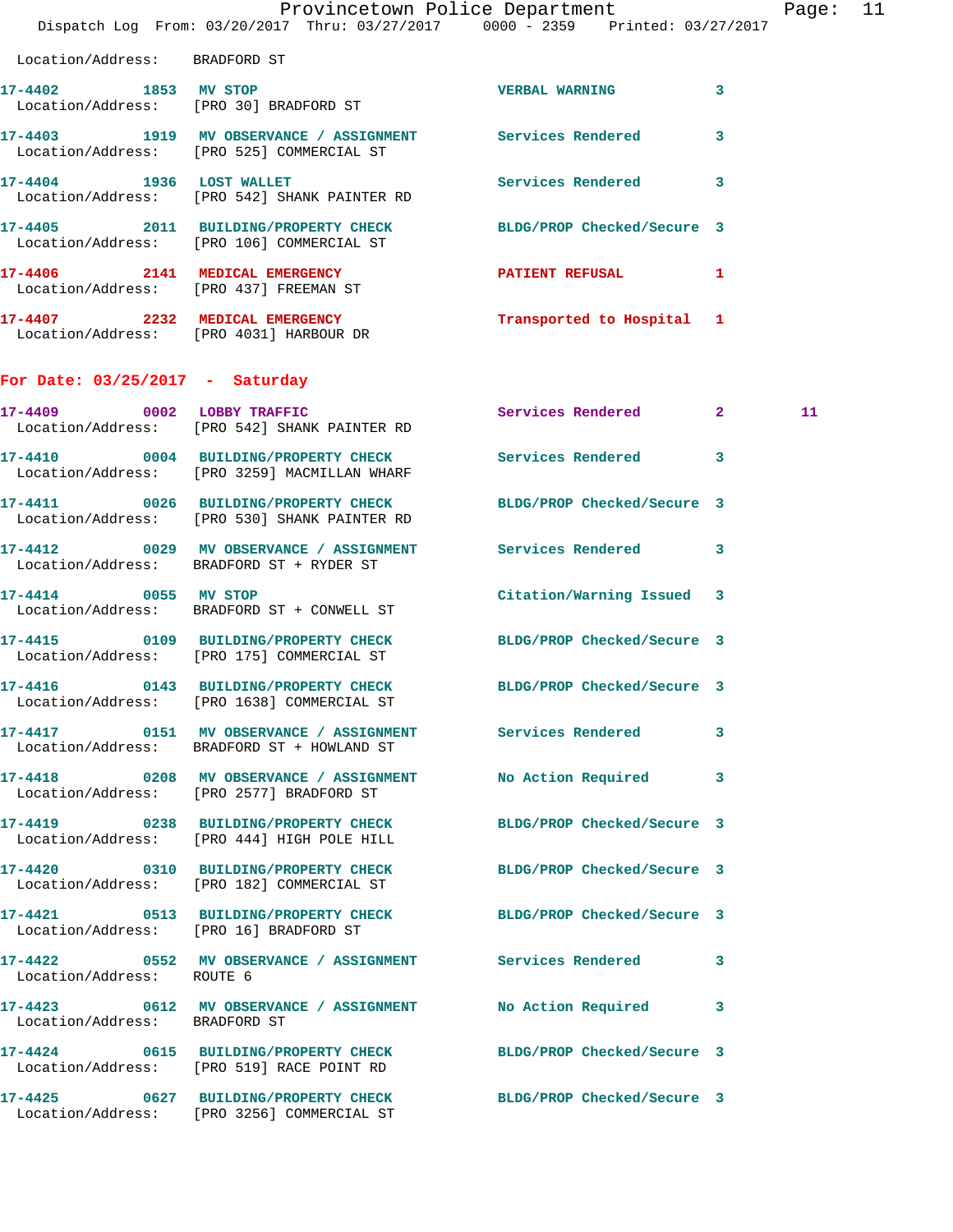|                                      | Provincetown Police Department<br>Dispatch Log From: 03/20/2017 Thru: 03/27/2017 0000 - 2359 Printed: 03/27/2017     |                            |              |
|--------------------------------------|----------------------------------------------------------------------------------------------------------------------|----------------------------|--------------|
|                                      | 17-4426 0859 BUILDING/PROPERTY CHECK Services Rendered<br>Location/Address: [PRO 521] ROUTE 6                        |                            | 3            |
|                                      | 17-4427 		 0923 MV OBSERVANCE / ASSIGNMENT Services Rendered<br>Location/Address: SHANK PAINTER RD + JEROME SMITH RD |                            | 3            |
|                                      | 17-4428 0923 MEDICAL EMERGENCY<br>Location/Address: [PRO 395] COMMERCIAL ST                                          | Transported to Hospital    | 1            |
| Location/Address: ROUTE 6 + SNAIL RD | 17-4430 1041 MV OBSERVANCE / ASSIGNMENT Services Rendered                                                            |                            | 3            |
| 17-4431    1220    COMPLAINT         | Location/Address: [PRO 2577] BRADFORD ST                                                                             | <b>Services Rendered</b>   | 3            |
|                                      | 17-4432 1228 COMPLAINT/PROTEST<br>Location/Address: [PRO 105] COMMERCIAL ST                                          | Services Rendered          | 3            |
| 17-4434   1324   ALARM - FIRE        | Location/Address: [PRO 3619] COMMERCIAL ST                                                                           | <b>Services Rendered</b>   | 1            |
|                                      | 17-4435 1335 ANIMAL CALL/SEAL<br>Location/Address: [PRO 2499] RACE POINT RD                                          | Taken/Referred to Other    | $\mathbf{2}$ |
| 17-4436 1508 TRIP AND FALL           | Location/Address: [PRO 3231] BRADFORD ST                                                                             | <b>Services Rendered</b>   | 1            |
|                                      | 17-4437 1521 MV OBSERVANCE / ASSIGNMENT Services Rendered<br>Location/Address: [PRO 2577] BRADFORD ST                |                            | 3            |
|                                      | $17-4438$ 1547 PARK, WALK & TALK<br>Location/Address: [PRO 105] COMMERCIAL ST                                        | Services Rendered          | $\mathbf{2}$ |
|                                      | 17-4439 1602 BUILDING/PROPERTY CHECK<br>Location/Address: [PRO 2483] COMMERCIAL ST                                   | BLDG/PROP Checked/Secure 3 |              |
|                                      | 17-4440 1633 MV OBSERVANCE / ASSIGNMENT Services Rendered<br>Location/Address: [PRO 3099] SHANK PAINTER RD           |                            | 3            |
|                                      | 17-4441   1644   DOCTOR-ORDERED TRANSPORT<br>Location/Address: [PRO 440] HARRY KEMP WAY                              | Transported to Hospital 1  |              |
| 17-4442 1704 ASSIST CITIZEN          | Location/Address: [PRO 442] HARRY KEMP WAY                                                                           | Services Rendered          |              |
|                                      | 17-4444 1728 VERBAL MISSING STICKER<br>Location/Address: [PRO 642] COMMERCIAL ST                                     | <b>VERBAL WARNING</b>      | 3            |
|                                      | 17-4445 1820 BUILDING/PROPERTY CHECK<br>Location/Address: [PRO 1638] COMMERCIAL ST                                   | BLDG/PROP Checked/Secure 3 |              |
|                                      | 17-4446 2038 BUILDING/PROPERTY CHECK<br>Location/Address: [PRO 2543] MACMILLAN WHARF                                 | BLDG/PROP Checked/Secure 3 |              |
|                                      | 17-4447 2136 BUILDING/PROPERTY CHECK BLDG/PROP Checked/Secure 3<br>Location/Address: [PRO 537] SHANK PAINTER RD      |                            |              |
|                                      | 17-4448 2149 TRIP AND FALL<br>Location/Address: [PRO 221] COMMERCIAL ST                                              | <b>PATIENT REFUSAL</b>     | 1            |
| 17-4450 2204 LOST WALLET             | Location/Address: [PRO 542] SHANK PAINTER RD                                                                         | Services Rendered          | 3            |
| Location/Address: [PRO 3920] ROUTE 6 | 17-4451 2215 STOMACH PAINS/TRANSPORT                                                                                 | Transported to Hospital    | 1            |
|                                      | 17-4452 2223 ASSIST CITIZEN/IP<br>Location/Address: [PRO 539] SHANK PAINTER RD                                       | Transported to Hospital    | 3            |

**17-4453 2228 FACIAL INJURY/TRANSPORT Transported to Hospital 1** 

Location/Address: [PRO 539] SHANK PAINTER RD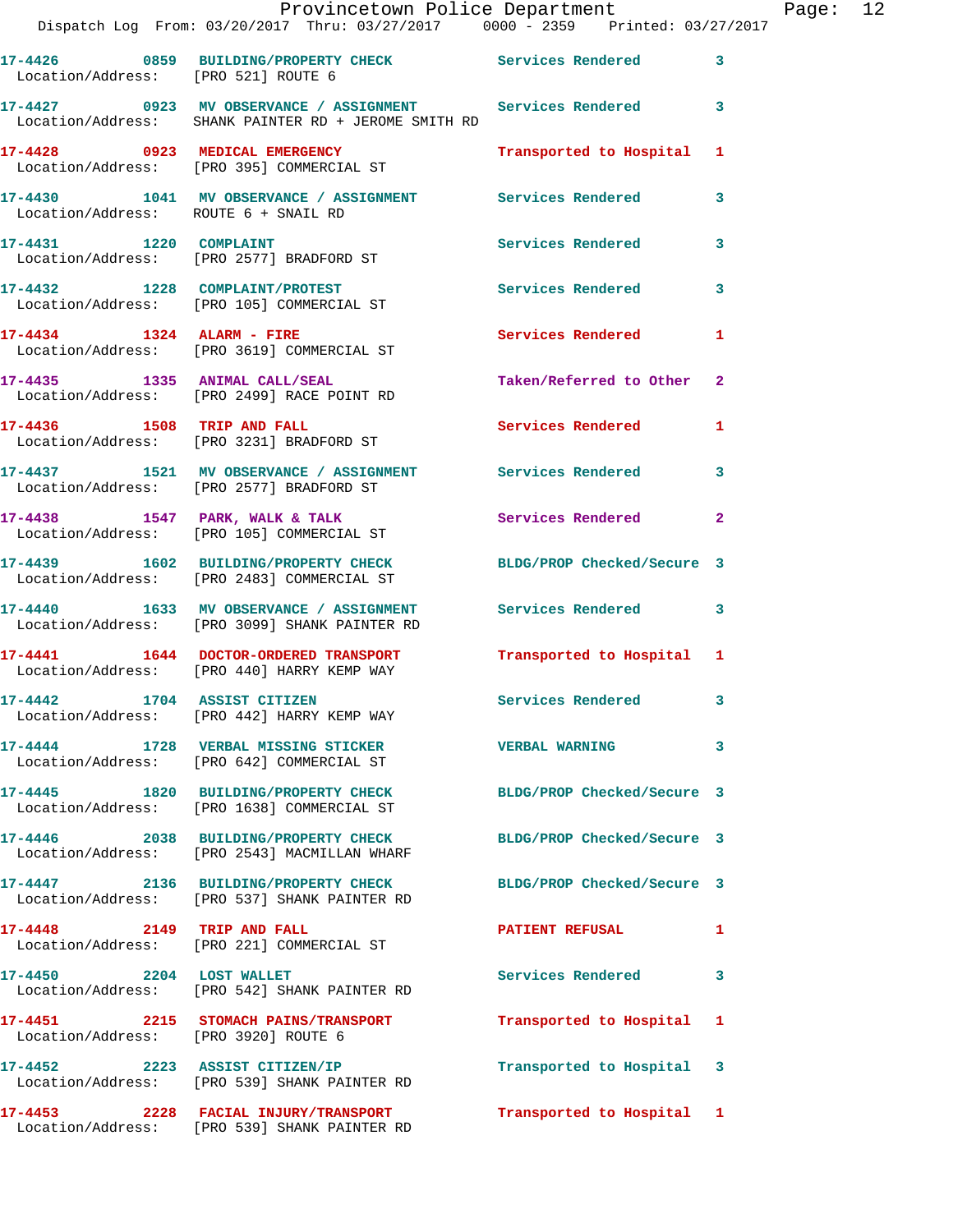## **For Date: 03/26/2017 - Sunday**

|                                        | 17-4455 0004 LOBBY TRAFFIC<br>Location/Address: [PRO 542] SHANK PAINTER RD                                          | Services Rendered 2 11     |                |  |
|----------------------------------------|---------------------------------------------------------------------------------------------------------------------|----------------------------|----------------|--|
|                                        | 17-4456 0019 BUILDING/PROPERTY CHECK Services Rendered 3<br>Location/Address: [PRO 2483] COMMERCIAL ST              |                            |                |  |
|                                        | 17-4457 0026 BUILDING/PROPERTY CHECK BLDG/PROP Checked/Secure 3<br>Location/Address: [PRO 2489] BRADFORD ST         |                            |                |  |
|                                        | 17-4458 0032 DISTURBANCE<br>Location/Address: [PRO 3443] COMMERCIAL ST                                              | SPOKEN TO                  | 1              |  |
| 17-4459 0037 DISTURBANCE               | Location/Address: BRADFORD ST + SHANK PAINTER RD                                                                    | SPOKEN TO                  | $\mathbf{1}$   |  |
|                                        | 17-4461 0147 MV OBSERVANCE / ASSIGNMENT Services Rendered 3<br>Location/Address: [PRO 106] COMMERCIAL ST            |                            |                |  |
|                                        | 17-4463 0624 BUILDING/PROPERTY CHECK BLDG/PROP Checked/Secure 3<br>Location/Address: [PRO 3259] MACMILLAN WHARF     |                            |                |  |
|                                        | 17-4464 0809 BUILDING/PROPERTY CHECK Services Rendered 3<br>Location/Address: [PRO 433] RYDER ST EXT                |                            |                |  |
|                                        | 17-4465 0810 BUILDING/PROPERTY CHECK Services Rendered<br>Location/Address: [PRO 2977] COMMERCIAL ST                |                            | 3              |  |
|                                        | 17-4466 0821 BUILDING/PROPERTY CHECK Services Rendered<br>Location/Address: [PRO 564] BAYBERRY AVE                  |                            | $\mathbf{3}$   |  |
|                                        | 17-4467 6858 MV OBSERVANCE / ASSIGNMENT Services Rendered<br>Location/Address: [PRO 3430] COMMERCIAL ST             |                            | 3              |  |
| 17-4470 0933 FOLLOW UP                 | Location/Address: [PRO 1892] SHANK PAINTER RD                                                                       | Services Rendered          | $\mathbf{2}$   |  |
|                                        | 17-4469 0936 PARK, WALK & TALK 2008 Services Rendered<br>Location/Address: [PRO 516] RACE POINT RD                  |                            | $\mathbf{2}$   |  |
| Location/Address: ROUTE 6              | 17-4471 1051 MV OBSERVANCE / ASSIGNMENT Services Rendered 3                                                         |                            |                |  |
|                                        | 17-4472 1205 MV OBSERVANCE / ASSIGNMENT Services Rendered 3<br>Location/Address: SHANK PAINTER RD + JEROME SMITH RD |                            |                |  |
|                                        | 17-4473 1221 BUILDING/PROPERTY CHECK<br>Location/Address: [PRO 525] COMMERCIAL ST                                   | BLDG/PROP Checked/Secure 3 |                |  |
| Location/Address: [PRO 58] BRADFORD ST | 17-4474 1250 MV OBSERVANCE / ASSIGNMENT Services Rendered                                                           |                            | 3              |  |
|                                        | 17-4475 1414 BUILDING/PROPERTY CHECK Services Rendered<br>Location/Address: [PRO 2490] PROVINCELANDS RD             |                            | 3              |  |
| Location/Address: [TRU] JOSEPH'S RD    | 17-4476 1417 ASSIST AGENCY / MUTUAL AID Transported to Hospital                                                     |                            | 3              |  |
|                                        | $17-4477$ $1547$ PARK, WALK & TALK<br>Location/Address: [PRO 105] COMMERCIAL ST                                     | <b>Services Rendered</b>   | $\overline{2}$ |  |
| Location/Address: [PRO 2521] ROUTE 6   | 17-4478 1621 MV OBSERVANCE / ASSIGNMENT Services Rendered                                                           |                            | 3              |  |
| Location/Address: [PRO 512] PRINCE ST  | 17-4479 1622 BUILDING/PROPERTY CHECK BLDG/PROP Checked/Secure 3                                                     |                            |                |  |
|                                        | 17-4480                1636     MV  OBSERVANCE  /  ASSIGNMENT                 No  Action  Required                  |                            | 3              |  |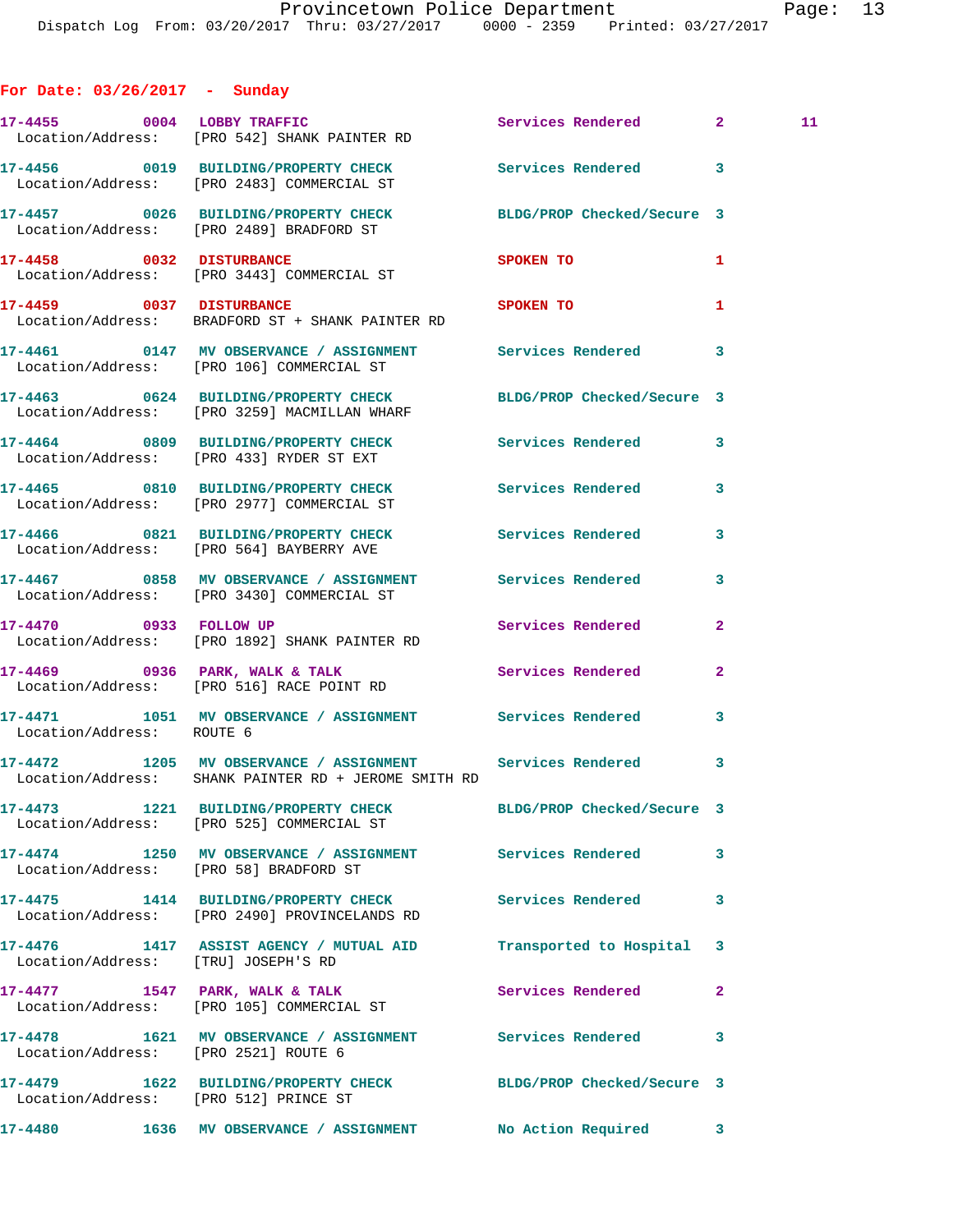|                                      | Provincetown Police Department                                                         | Dispatch Log From: 03/20/2017 Thru: 03/27/2017 0000 - 2359 Printed: 03/27/2017 |              |
|--------------------------------------|----------------------------------------------------------------------------------------|--------------------------------------------------------------------------------|--------------|
|                                      | Location/Address: [PRO 2577] BRADFORD ST                                               |                                                                                |              |
| Location/Address: BRADFORD ST        | 17-4482 1655 MV OBSERVANCE / ASSIGNMENT Services Rendered                              |                                                                                | 3            |
| Location/Address: [PRO 521] ROUTE 6  | 17-4481 1656 BUILDING/PROPERTY CHECK                                                   | <b>Services Rendered</b>                                                       | 3            |
|                                      | 17-4483 1759 BUILDING/PROPERTY CHECK<br>Location/Address: [PRO 2499] RACE POINT RD     | <b>Services Rendered</b>                                                       | 3            |
|                                      | 17-4484 1819 BUILDING/PROPERTY CHECK<br>Location/Address: [PRO 530] SHANK PAINTER RD   | BLDG/PROP Checked/Secure 3                                                     |              |
|                                      | 17-4485 1854 BUILDING/PROPERTY CHECK<br>Location/Address: [PRO 2539] RYDER ST EXT      | BLDG/PROP Checked/Secure 3                                                     |              |
|                                      | 17-4486 1917 BUILDING/PROPERTY CHECK<br>Location/Address: [PRO 526] RYDER ST EXT       | BLDG/PROP Checked/Secure 3                                                     |              |
| Location/Address: [PRO 3921] ROUTE 6 | 17-4487 2035 BUILDING/PROPERTY CHECK                                                   | BLDG/PROP Checked/Secure 3                                                     |              |
|                                      | 17-4488 2045 MV OBSERVANCE / ASSIGNMENT<br>Location/Address: HOWLAND ST + BRADFORD ST  | Services Rendered                                                              | 3            |
|                                      | 17-4489 2125 BUILDING/PROPERTY CHECK<br>Location/Address: [PRO 3609] COMMERCIAL ST     | BLDG/PROP Checked/Secure 3                                                     |              |
|                                      | 17-4491 2133 VERBAL TAIL LIGHT<br>Location/Address: CARVER ST + BRADFORD ST            | <b>VERBAL WARNING</b>                                                          | 3            |
|                                      | 17-4492 2140 BUILDING/PROPERTY CHECK<br>Location/Address: [PRO 182] COMMERCIAL ST      | BLDG/PROP Checked/Secure 3                                                     |              |
|                                      | 17-4493 2143 BUILDING/PROPERTY CHECK<br>Location/Address: [PRO 2493] BRADFORD ST       | BLDG/PROP Checked/Secure 3                                                     |              |
|                                      | 17-4494 2147 BUILDING/PROPERTY CHECK<br>Location/Address: [PRO 175] COMMERCIAL ST      | BLDG/PROP Checked/Secure 3                                                     |              |
| 17-4495 2201                         | <b>BUILDING/PROPERTY CHECK</b><br>Location/Address: [PRO 516] RACE POINT RD            | BLDG/PROP Checked/Secure 3                                                     |              |
| 17-4496 2350 COMPLAINT               | Location/Address: [PRO 484] MASONIC PL                                                 | Services Rendered                                                              | 3            |
| For Date: 03/27/2017 - Monday        |                                                                                        |                                                                                |              |
| 17-4497 0000 LOBBY TRAFFIC           | Location/Address: [PRO 542] SHANK PAINTER RD                                           | Services Rendered                                                              | $\mathbf{2}$ |
|                                      | 17-4498 0008 BUILDING/PROPERTY CHECK<br>Location/Address: [PRO 3259] MACMILLAN WHARF   | BLDG/PROP Checked/Secure 3                                                     |              |
|                                      | 17-4499 0030 BUILDING/PROPERTY CHECK<br>Location/Address: [PRO 440] HARRY KEMP WAY     | BLDG/PROP Checked/Secure 3                                                     |              |
|                                      | 17-4500 0039 BUILDING/PROPERTY CHECK<br>Location/Address: [PRO 3259] MACMILLAN WHARF   | <b>Services Rendered</b>                                                       | 3            |
|                                      | 17-4501 0042 MV OBSERVANCE / ASSIGNMENT<br>Location/Address: STANDISH ST + BRADFORD ST | <b>No Action Required</b>                                                      | 3            |
|                                      | 17-4503 0113 MV COMPLAINT<br>Location/Address: [PRO 526] RYDER ST EXT                  | Services Rendered                                                              | 2            |
| 17-4504 0120 911 GENERAL             | Location/Address: [PRO 542] SHANK PAINTER RD                                           | Services Rendered                                                              | 1            |